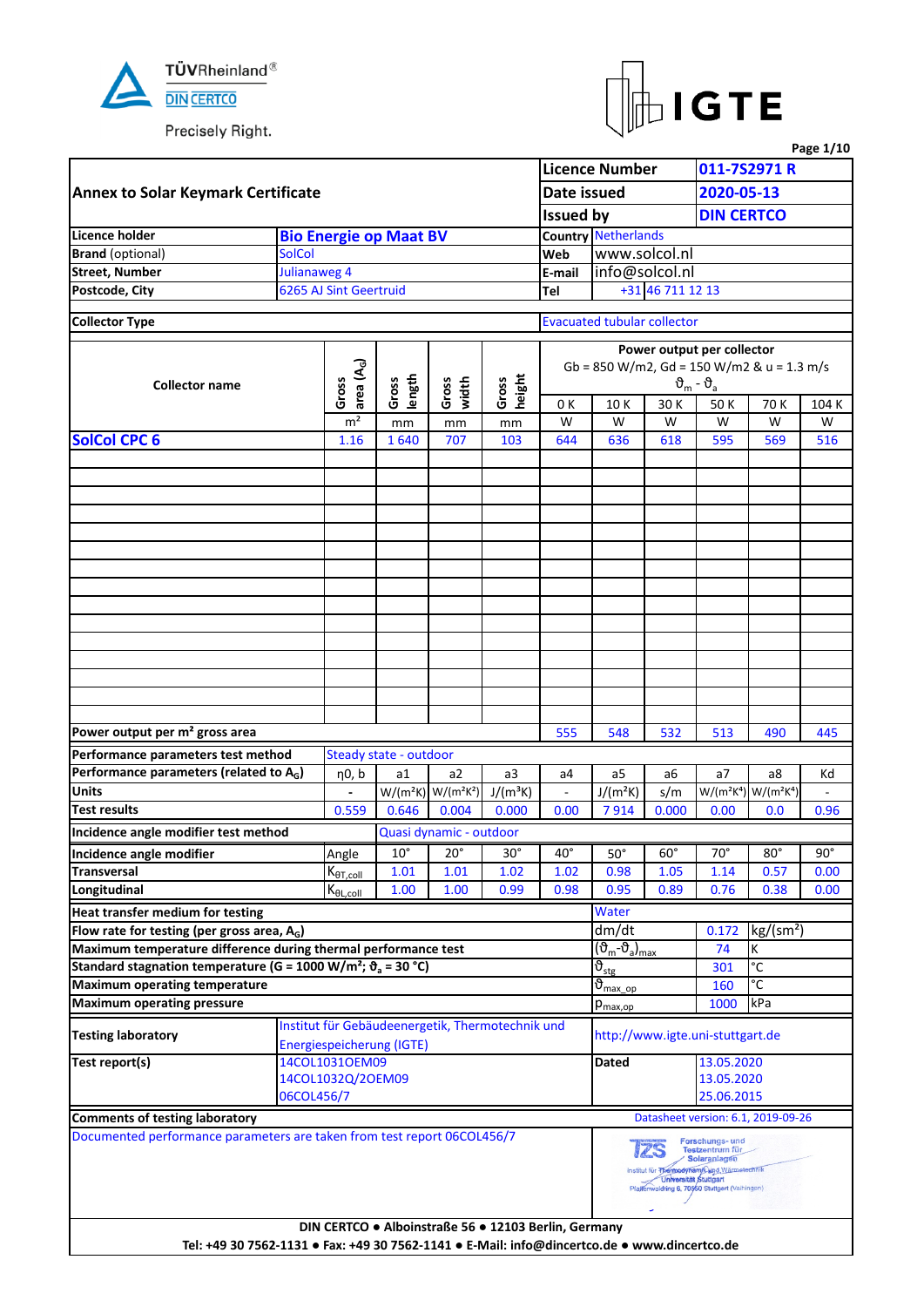



| Page 2/10<br><b>Annex to Solar Keymark Certificate</b><br><b>Licence Number</b><br>011-7S2971 R<br>2020-05-13<br><b>Supplementary Information</b><br><b>Issued</b><br>Annual collector output in kWh/collector at mean fluid temperature $\mathfrak{d}_{m}$<br><b>Standard Locations</b><br><b>Athens</b><br>Stockholm<br>Davos<br>Würzburg<br><b>Collector name</b><br>$\boldsymbol{\vartheta}_{\sf m}$<br>$25^{\circ}$ C<br>$50^{\circ}$ C<br>$75^{\circ}$ C<br>$25^{\circ}$ C<br>$50^{\circ}$ C<br>$25^{\circ}$ C<br>$50^{\circ}$ C<br>$50^{\circ}$ C<br>75°C<br>75°C<br>$25^{\circ}$ C<br>SolCol CPC 6<br>1 1 1 3   1 0 2 1<br>916<br>974<br>878<br>774<br>699<br>618<br>536<br>665<br>751<br>Annual output per m <sup>2</sup> gross area<br>959<br>881<br>790<br>840<br>757<br>667<br>603<br>533<br>462<br>647<br>574<br>Annual efficiency, na<br>54%<br>50%<br>45%<br>52%<br>46%<br>41%<br>52%<br>46%<br>40%<br>52%<br>46%<br>Fixed or tracking collector<br>Fixed (slope = latitude - 15°; rounded to nearest 5°)<br>1765 kWh/m <sup>2</sup><br>Annual irradiation on collector plane<br>1630 kWh/m <sup>2</sup><br>1244 kWh/m <sup>2</sup><br>1166 kWh/ $m2$<br>$18.5^{\circ}$ C<br>$3.2^{\circ}$ C<br>$7.5^{\circ}$ C<br>$9.0^{\circ}$ C<br>Mean annual ambient air temperature<br>South, 30°<br>South, 45°<br>South, 25°<br>South, 35°<br>Collector orientation or tracking mode<br>The collector is operated at constant temperature $\vartheta$ m (mean of in- and outlet temperatures). The calculation of the annual collector<br>performance is performed with the official Solar Keymark spreadsheet tool Scenocalc Ver. 6.1 (September 2019). A detailed<br>description of the calculations is available at http://www.estif.org/solarkeymarknew/<br><b>Additional Information</b><br>Collector heat transfer medium<br><b>Water-Glycole</b><br>The collector is deemed to be suitable for roof integration<br><b>No</b><br>The collector was tested successfully under the following conditions:<br>Climate class (A+, A, B or C)<br>A<br>$\overline{\phantom{a}}$<br>$\vartheta$ (°C) ><br>$H_X(\overline{MJ/m^2}) >$<br>G (W/m <sup>2</sup> ) ><br>1000<br>20<br>600<br>Maximum tested positive load<br>2400<br>Pa<br>Maximum tested negative load<br>3000<br>Pa<br>Hail resistance using ice balls (diameter)<br>35<br>mm<br>Additional collector attribute(s)<br>Using external power source(s) for normal operation<br>Active or passive measure(s) for self-protection<br>Façade collector(s)<br>Co-generating thermal and electrical power<br><b>Additional Informative Technical Data</b><br><b>Energy Labelling Information</b><br>Reference Area, $A_{sol}$ (m <sup>2</sup> )<br>Aperature Area, $A_a$ (m <sup>2</sup> )<br><b>Hydraulic Designation Code</b><br>$6-V-12S-$<br>SolCol CPC 6<br>1.16<br>1.00 |                                                                                                                                                                                                                                                                                                                                                                                                                                                                                                             |     |  |           |  |                                                                               | 75°C |                                                     |      |                                                                                        |     |
|-----------------------------------------------------------------------------------------------------------------------------------------------------------------------------------------------------------------------------------------------------------------------------------------------------------------------------------------------------------------------------------------------------------------------------------------------------------------------------------------------------------------------------------------------------------------------------------------------------------------------------------------------------------------------------------------------------------------------------------------------------------------------------------------------------------------------------------------------------------------------------------------------------------------------------------------------------------------------------------------------------------------------------------------------------------------------------------------------------------------------------------------------------------------------------------------------------------------------------------------------------------------------------------------------------------------------------------------------------------------------------------------------------------------------------------------------------------------------------------------------------------------------------------------------------------------------------------------------------------------------------------------------------------------------------------------------------------------------------------------------------------------------------------------------------------------------------------------------------------------------------------------------------------------------------------------------------------------------------------------------------------------------------------------------------------------------------------------------------------------------------------------------------------------------------------------------------------------------------------------------------------------------------------------------------------------------------------------------------------------------------------------------------------------------------------------------------------------------------------------------------------------------------------------------------------------------------------------------------------------------------------------------------------------------------------------------------------------------------------------------------------------------------------------------------------------------------------------|-------------------------------------------------------------------------------------------------------------------------------------------------------------------------------------------------------------------------------------------------------------------------------------------------------------------------------------------------------------------------------------------------------------------------------------------------------------------------------------------------------------|-----|--|-----------|--|-------------------------------------------------------------------------------|------|-----------------------------------------------------|------|----------------------------------------------------------------------------------------|-----|
| Data required for CDR (EU) No 811/2013 - Reference Area Asol<br>Data required for CDR (EU) No 812/2013 - Reference Area Asol<br>52%<br>Zero-loss efficiency (n <sub>0</sub> )                                                                                                                                                                                                                                                                                                                                                                                                                                                                                                                                                                                                                                                                                                                                                                                                                                                                                                                                                                                                                                                                                                                                                                                                                                                                                                                                                                                                                                                                                                                                                                                                                                                                                                                                                                                                                                                                                                                                                                                                                                                                                                                                                                                                                                                                                                                                                                                                                                                                                                                                                                                                                                                           |                                                                                                                                                                                                                                                                                                                                                                                                                                                                                                             | 577 |  |           |  |                                                                               |      |                                                     |      |                                                                                        |     |
|                                                                                                                                                                                                                                                                                                                                                                                                                                                                                                                                                                                                                                                                                                                                                                                                                                                                                                                                                                                                                                                                                                                                                                                                                                                                                                                                                                                                                                                                                                                                                                                                                                                                                                                                                                                                                                                                                                                                                                                                                                                                                                                                                                                                                                                                                                                                                                                                                                                                                                                                                                                                                                                                                                                                                                                                                                         |                                                                                                                                                                                                                                                                                                                                                                                                                                                                                                             |     |  |           |  |                                                                               |      | 0.56<br>$W/(m^2K)$<br>0.65<br>$W/(m^2K^2)$<br>0.004 |      |                                                                                        |     |
|                                                                                                                                                                                                                                                                                                                                                                                                                                                                                                                                                                                                                                                                                                                                                                                                                                                                                                                                                                                                                                                                                                                                                                                                                                                                                                                                                                                                                                                                                                                                                                                                                                                                                                                                                                                                                                                                                                                                                                                                                                                                                                                                                                                                                                                                                                                                                                                                                                                                                                                                                                                                                                                                                                                                                                                                                                         |                                                                                                                                                                                                                                                                                                                                                                                                                                                                                                             |     |  |           |  |                                                                               |      |                                                     |      |                                                                                        |     |
|                                                                                                                                                                                                                                                                                                                                                                                                                                                                                                                                                                                                                                                                                                                                                                                                                                                                                                                                                                                                                                                                                                                                                                                                                                                                                                                                                                                                                                                                                                                                                                                                                                                                                                                                                                                                                                                                                                                                                                                                                                                                                                                                                                                                                                                                                                                                                                                                                                                                                                                                                                                                                                                                                                                                                                                                                                         |                                                                                                                                                                                                                                                                                                                                                                                                                                                                                                             |     |  |           |  |                                                                               |      |                                                     |      |                                                                                        |     |
|                                                                                                                                                                                                                                                                                                                                                                                                                                                                                                                                                                                                                                                                                                                                                                                                                                                                                                                                                                                                                                                                                                                                                                                                                                                                                                                                                                                                                                                                                                                                                                                                                                                                                                                                                                                                                                                                                                                                                                                                                                                                                                                                                                                                                                                                                                                                                                                                                                                                                                                                                                                                                                                                                                                                                                                                                                         |                                                                                                                                                                                                                                                                                                                                                                                                                                                                                                             |     |  |           |  |                                                                               |      |                                                     |      |                                                                                        |     |
|                                                                                                                                                                                                                                                                                                                                                                                                                                                                                                                                                                                                                                                                                                                                                                                                                                                                                                                                                                                                                                                                                                                                                                                                                                                                                                                                                                                                                                                                                                                                                                                                                                                                                                                                                                                                                                                                                                                                                                                                                                                                                                                                                                                                                                                                                                                                                                                                                                                                                                                                                                                                                                                                                                                                                                                                                                         |                                                                                                                                                                                                                                                                                                                                                                                                                                                                                                             |     |  |           |  |                                                                               |      |                                                     |      |                                                                                        |     |
|                                                                                                                                                                                                                                                                                                                                                                                                                                                                                                                                                                                                                                                                                                                                                                                                                                                                                                                                                                                                                                                                                                                                                                                                                                                                                                                                                                                                                                                                                                                                                                                                                                                                                                                                                                                                                                                                                                                                                                                                                                                                                                                                                                                                                                                                                                                                                                                                                                                                                                                                                                                                                                                                                                                                                                                                                                         |                                                                                                                                                                                                                                                                                                                                                                                                                                                                                                             |     |  |           |  |                                                                               |      |                                                     |      |                                                                                        |     |
|                                                                                                                                                                                                                                                                                                                                                                                                                                                                                                                                                                                                                                                                                                                                                                                                                                                                                                                                                                                                                                                                                                                                                                                                                                                                                                                                                                                                                                                                                                                                                                                                                                                                                                                                                                                                                                                                                                                                                                                                                                                                                                                                                                                                                                                                                                                                                                                                                                                                                                                                                                                                                                                                                                                                                                                                                                         |                                                                                                                                                                                                                                                                                                                                                                                                                                                                                                             |     |  |           |  |                                                                               |      |                                                     |      |                                                                                        |     |
|                                                                                                                                                                                                                                                                                                                                                                                                                                                                                                                                                                                                                                                                                                                                                                                                                                                                                                                                                                                                                                                                                                                                                                                                                                                                                                                                                                                                                                                                                                                                                                                                                                                                                                                                                                                                                                                                                                                                                                                                                                                                                                                                                                                                                                                                                                                                                                                                                                                                                                                                                                                                                                                                                                                                                                                                                                         |                                                                                                                                                                                                                                                                                                                                                                                                                                                                                                             |     |  |           |  |                                                                               |      |                                                     |      |                                                                                        |     |
|                                                                                                                                                                                                                                                                                                                                                                                                                                                                                                                                                                                                                                                                                                                                                                                                                                                                                                                                                                                                                                                                                                                                                                                                                                                                                                                                                                                                                                                                                                                                                                                                                                                                                                                                                                                                                                                                                                                                                                                                                                                                                                                                                                                                                                                                                                                                                                                                                                                                                                                                                                                                                                                                                                                                                                                                                                         |                                                                                                                                                                                                                                                                                                                                                                                                                                                                                                             |     |  |           |  |                                                                               |      |                                                     |      |                                                                                        |     |
|                                                                                                                                                                                                                                                                                                                                                                                                                                                                                                                                                                                                                                                                                                                                                                                                                                                                                                                                                                                                                                                                                                                                                                                                                                                                                                                                                                                                                                                                                                                                                                                                                                                                                                                                                                                                                                                                                                                                                                                                                                                                                                                                                                                                                                                                                                                                                                                                                                                                                                                                                                                                                                                                                                                                                                                                                                         |                                                                                                                                                                                                                                                                                                                                                                                                                                                                                                             |     |  |           |  |                                                                               |      |                                                     |      |                                                                                        |     |
|                                                                                                                                                                                                                                                                                                                                                                                                                                                                                                                                                                                                                                                                                                                                                                                                                                                                                                                                                                                                                                                                                                                                                                                                                                                                                                                                                                                                                                                                                                                                                                                                                                                                                                                                                                                                                                                                                                                                                                                                                                                                                                                                                                                                                                                                                                                                                                                                                                                                                                                                                                                                                                                                                                                                                                                                                                         |                                                                                                                                                                                                                                                                                                                                                                                                                                                                                                             |     |  |           |  |                                                                               |      |                                                     |      |                                                                                        |     |
|                                                                                                                                                                                                                                                                                                                                                                                                                                                                                                                                                                                                                                                                                                                                                                                                                                                                                                                                                                                                                                                                                                                                                                                                                                                                                                                                                                                                                                                                                                                                                                                                                                                                                                                                                                                                                                                                                                                                                                                                                                                                                                                                                                                                                                                                                                                                                                                                                                                                                                                                                                                                                                                                                                                                                                                                                                         |                                                                                                                                                                                                                                                                                                                                                                                                                                                                                                             |     |  |           |  |                                                                               |      |                                                     |      |                                                                                        |     |
|                                                                                                                                                                                                                                                                                                                                                                                                                                                                                                                                                                                                                                                                                                                                                                                                                                                                                                                                                                                                                                                                                                                                                                                                                                                                                                                                                                                                                                                                                                                                                                                                                                                                                                                                                                                                                                                                                                                                                                                                                                                                                                                                                                                                                                                                                                                                                                                                                                                                                                                                                                                                                                                                                                                                                                                                                                         |                                                                                                                                                                                                                                                                                                                                                                                                                                                                                                             |     |  |           |  |                                                                               |      |                                                     |      |                                                                                        |     |
|                                                                                                                                                                                                                                                                                                                                                                                                                                                                                                                                                                                                                                                                                                                                                                                                                                                                                                                                                                                                                                                                                                                                                                                                                                                                                                                                                                                                                                                                                                                                                                                                                                                                                                                                                                                                                                                                                                                                                                                                                                                                                                                                                                                                                                                                                                                                                                                                                                                                                                                                                                                                                                                                                                                                                                                                                                         |                                                                                                                                                                                                                                                                                                                                                                                                                                                                                                             |     |  |           |  |                                                                               |      |                                                     |      |                                                                                        | 497 |
|                                                                                                                                                                                                                                                                                                                                                                                                                                                                                                                                                                                                                                                                                                                                                                                                                                                                                                                                                                                                                                                                                                                                                                                                                                                                                                                                                                                                                                                                                                                                                                                                                                                                                                                                                                                                                                                                                                                                                                                                                                                                                                                                                                                                                                                                                                                                                                                                                                                                                                                                                                                                                                                                                                                                                                                                                                         |                                                                                                                                                                                                                                                                                                                                                                                                                                                                                                             |     |  |           |  |                                                                               |      |                                                     |      |                                                                                        | 40% |
|                                                                                                                                                                                                                                                                                                                                                                                                                                                                                                                                                                                                                                                                                                                                                                                                                                                                                                                                                                                                                                                                                                                                                                                                                                                                                                                                                                                                                                                                                                                                                                                                                                                                                                                                                                                                                                                                                                                                                                                                                                                                                                                                                                                                                                                                                                                                                                                                                                                                                                                                                                                                                                                                                                                                                                                                                                         | Collector efficiency (n <sub>col</sub> )<br>Remark: Collector efficiency (ncol) is defined in CDR (EU) No 811/2013<br>as collector efficiency of the solar collector at a temperature difference<br>between the solar collector and the surrounding air of 40 K and a global<br>solar irradiance of 1000 W/m <sup>2</sup> , expressed in % and rounded to the<br>nearest integer. Deviating from the regulation ncol is based on<br>reference area (Asol) which is aperture area for values according to EN |     |  |           |  |                                                                               |      |                                                     |      |                                                                                        |     |
|                                                                                                                                                                                                                                                                                                                                                                                                                                                                                                                                                                                                                                                                                                                                                                                                                                                                                                                                                                                                                                                                                                                                                                                                                                                                                                                                                                                                                                                                                                                                                                                                                                                                                                                                                                                                                                                                                                                                                                                                                                                                                                                                                                                                                                                                                                                                                                                                                                                                                                                                                                                                                                                                                                                                                                                                                                         |                                                                                                                                                                                                                                                                                                                                                                                                                                                                                                             |     |  |           |  |                                                                               |      |                                                     |      |                                                                                        |     |
|                                                                                                                                                                                                                                                                                                                                                                                                                                                                                                                                                                                                                                                                                                                                                                                                                                                                                                                                                                                                                                                                                                                                                                                                                                                                                                                                                                                                                                                                                                                                                                                                                                                                                                                                                                                                                                                                                                                                                                                                                                                                                                                                                                                                                                                                                                                                                                                                                                                                                                                                                                                                                                                                                                                                                                                                                                         |                                                                                                                                                                                                                                                                                                                                                                                                                                                                                                             |     |  |           |  |                                                                               |      |                                                     |      |                                                                                        |     |
|                                                                                                                                                                                                                                                                                                                                                                                                                                                                                                                                                                                                                                                                                                                                                                                                                                                                                                                                                                                                                                                                                                                                                                                                                                                                                                                                                                                                                                                                                                                                                                                                                                                                                                                                                                                                                                                                                                                                                                                                                                                                                                                                                                                                                                                                                                                                                                                                                                                                                                                                                                                                                                                                                                                                                                                                                                         |                                                                                                                                                                                                                                                                                                                                                                                                                                                                                                             |     |  |           |  |                                                                               |      |                                                     |      |                                                                                        |     |
|                                                                                                                                                                                                                                                                                                                                                                                                                                                                                                                                                                                                                                                                                                                                                                                                                                                                                                                                                                                                                                                                                                                                                                                                                                                                                                                                                                                                                                                                                                                                                                                                                                                                                                                                                                                                                                                                                                                                                                                                                                                                                                                                                                                                                                                                                                                                                                                                                                                                                                                                                                                                                                                                                                                                                                                                                                         |                                                                                                                                                                                                                                                                                                                                                                                                                                                                                                             |     |  |           |  |                                                                               |      |                                                     |      |                                                                                        |     |
|                                                                                                                                                                                                                                                                                                                                                                                                                                                                                                                                                                                                                                                                                                                                                                                                                                                                                                                                                                                                                                                                                                                                                                                                                                                                                                                                                                                                                                                                                                                                                                                                                                                                                                                                                                                                                                                                                                                                                                                                                                                                                                                                                                                                                                                                                                                                                                                                                                                                                                                                                                                                                                                                                                                                                                                                                                         |                                                                                                                                                                                                                                                                                                                                                                                                                                                                                                             |     |  |           |  |                                                                               |      |                                                     |      |                                                                                        |     |
|                                                                                                                                                                                                                                                                                                                                                                                                                                                                                                                                                                                                                                                                                                                                                                                                                                                                                                                                                                                                                                                                                                                                                                                                                                                                                                                                                                                                                                                                                                                                                                                                                                                                                                                                                                                                                                                                                                                                                                                                                                                                                                                                                                                                                                                                                                                                                                                                                                                                                                                                                                                                                                                                                                                                                                                                                                         |                                                                                                                                                                                                                                                                                                                                                                                                                                                                                                             |     |  |           |  |                                                                               |      |                                                     |      |                                                                                        |     |
|                                                                                                                                                                                                                                                                                                                                                                                                                                                                                                                                                                                                                                                                                                                                                                                                                                                                                                                                                                                                                                                                                                                                                                                                                                                                                                                                                                                                                                                                                                                                                                                                                                                                                                                                                                                                                                                                                                                                                                                                                                                                                                                                                                                                                                                                                                                                                                                                                                                                                                                                                                                                                                                                                                                                                                                                                                         |                                                                                                                                                                                                                                                                                                                                                                                                                                                                                                             |     |  |           |  |                                                                               |      |                                                     |      |                                                                                        |     |
|                                                                                                                                                                                                                                                                                                                                                                                                                                                                                                                                                                                                                                                                                                                                                                                                                                                                                                                                                                                                                                                                                                                                                                                                                                                                                                                                                                                                                                                                                                                                                                                                                                                                                                                                                                                                                                                                                                                                                                                                                                                                                                                                                                                                                                                                                                                                                                                                                                                                                                                                                                                                                                                                                                                                                                                                                                         |                                                                                                                                                                                                                                                                                                                                                                                                                                                                                                             |     |  |           |  |                                                                               |      |                                                     |      |                                                                                        |     |
|                                                                                                                                                                                                                                                                                                                                                                                                                                                                                                                                                                                                                                                                                                                                                                                                                                                                                                                                                                                                                                                                                                                                                                                                                                                                                                                                                                                                                                                                                                                                                                                                                                                                                                                                                                                                                                                                                                                                                                                                                                                                                                                                                                                                                                                                                                                                                                                                                                                                                                                                                                                                                                                                                                                                                                                                                                         |                                                                                                                                                                                                                                                                                                                                                                                                                                                                                                             |     |  |           |  |                                                                               |      |                                                     |      |                                                                                        |     |
|                                                                                                                                                                                                                                                                                                                                                                                                                                                                                                                                                                                                                                                                                                                                                                                                                                                                                                                                                                                                                                                                                                                                                                                                                                                                                                                                                                                                                                                                                                                                                                                                                                                                                                                                                                                                                                                                                                                                                                                                                                                                                                                                                                                                                                                                                                                                                                                                                                                                                                                                                                                                                                                                                                                                                                                                                                         |                                                                                                                                                                                                                                                                                                                                                                                                                                                                                                             |     |  |           |  |                                                                               |      |                                                     |      |                                                                                        |     |
|                                                                                                                                                                                                                                                                                                                                                                                                                                                                                                                                                                                                                                                                                                                                                                                                                                                                                                                                                                                                                                                                                                                                                                                                                                                                                                                                                                                                                                                                                                                                                                                                                                                                                                                                                                                                                                                                                                                                                                                                                                                                                                                                                                                                                                                                                                                                                                                                                                                                                                                                                                                                                                                                                                                                                                                                                                         |                                                                                                                                                                                                                                                                                                                                                                                                                                                                                                             |     |  |           |  |                                                                               |      |                                                     |      |                                                                                        |     |
|                                                                                                                                                                                                                                                                                                                                                                                                                                                                                                                                                                                                                                                                                                                                                                                                                                                                                                                                                                                                                                                                                                                                                                                                                                                                                                                                                                                                                                                                                                                                                                                                                                                                                                                                                                                                                                                                                                                                                                                                                                                                                                                                                                                                                                                                                                                                                                                                                                                                                                                                                                                                                                                                                                                                                                                                                                         |                                                                                                                                                                                                                                                                                                                                                                                                                                                                                                             |     |  |           |  |                                                                               |      |                                                     |      |                                                                                        |     |
|                                                                                                                                                                                                                                                                                                                                                                                                                                                                                                                                                                                                                                                                                                                                                                                                                                                                                                                                                                                                                                                                                                                                                                                                                                                                                                                                                                                                                                                                                                                                                                                                                                                                                                                                                                                                                                                                                                                                                                                                                                                                                                                                                                                                                                                                                                                                                                                                                                                                                                                                                                                                                                                                                                                                                                                                                                         |                                                                                                                                                                                                                                                                                                                                                                                                                                                                                                             |     |  |           |  |                                                                               |      |                                                     |      |                                                                                        |     |
|                                                                                                                                                                                                                                                                                                                                                                                                                                                                                                                                                                                                                                                                                                                                                                                                                                                                                                                                                                                                                                                                                                                                                                                                                                                                                                                                                                                                                                                                                                                                                                                                                                                                                                                                                                                                                                                                                                                                                                                                                                                                                                                                                                                                                                                                                                                                                                                                                                                                                                                                                                                                                                                                                                                                                                                                                                         |                                                                                                                                                                                                                                                                                                                                                                                                                                                                                                             |     |  |           |  |                                                                               |      |                                                     |      |                                                                                        |     |
|                                                                                                                                                                                                                                                                                                                                                                                                                                                                                                                                                                                                                                                                                                                                                                                                                                                                                                                                                                                                                                                                                                                                                                                                                                                                                                                                                                                                                                                                                                                                                                                                                                                                                                                                                                                                                                                                                                                                                                                                                                                                                                                                                                                                                                                                                                                                                                                                                                                                                                                                                                                                                                                                                                                                                                                                                                         |                                                                                                                                                                                                                                                                                                                                                                                                                                                                                                             |     |  |           |  |                                                                               |      |                                                     |      |                                                                                        |     |
|                                                                                                                                                                                                                                                                                                                                                                                                                                                                                                                                                                                                                                                                                                                                                                                                                                                                                                                                                                                                                                                                                                                                                                                                                                                                                                                                                                                                                                                                                                                                                                                                                                                                                                                                                                                                                                                                                                                                                                                                                                                                                                                                                                                                                                                                                                                                                                                                                                                                                                                                                                                                                                                                                                                                                                                                                                         |                                                                                                                                                                                                                                                                                                                                                                                                                                                                                                             |     |  |           |  |                                                                               |      |                                                     |      |                                                                                        |     |
|                                                                                                                                                                                                                                                                                                                                                                                                                                                                                                                                                                                                                                                                                                                                                                                                                                                                                                                                                                                                                                                                                                                                                                                                                                                                                                                                                                                                                                                                                                                                                                                                                                                                                                                                                                                                                                                                                                                                                                                                                                                                                                                                                                                                                                                                                                                                                                                                                                                                                                                                                                                                                                                                                                                                                                                                                                         |                                                                                                                                                                                                                                                                                                                                                                                                                                                                                                             |     |  |           |  |                                                                               |      |                                                     |      |                                                                                        |     |
|                                                                                                                                                                                                                                                                                                                                                                                                                                                                                                                                                                                                                                                                                                                                                                                                                                                                                                                                                                                                                                                                                                                                                                                                                                                                                                                                                                                                                                                                                                                                                                                                                                                                                                                                                                                                                                                                                                                                                                                                                                                                                                                                                                                                                                                                                                                                                                                                                                                                                                                                                                                                                                                                                                                                                                                                                                         |                                                                                                                                                                                                                                                                                                                                                                                                                                                                                                             |     |  |           |  |                                                                               |      |                                                     |      |                                                                                        |     |
|                                                                                                                                                                                                                                                                                                                                                                                                                                                                                                                                                                                                                                                                                                                                                                                                                                                                                                                                                                                                                                                                                                                                                                                                                                                                                                                                                                                                                                                                                                                                                                                                                                                                                                                                                                                                                                                                                                                                                                                                                                                                                                                                                                                                                                                                                                                                                                                                                                                                                                                                                                                                                                                                                                                                                                                                                                         |                                                                                                                                                                                                                                                                                                                                                                                                                                                                                                             |     |  |           |  |                                                                               |      |                                                     |      |                                                                                        |     |
|                                                                                                                                                                                                                                                                                                                                                                                                                                                                                                                                                                                                                                                                                                                                                                                                                                                                                                                                                                                                                                                                                                                                                                                                                                                                                                                                                                                                                                                                                                                                                                                                                                                                                                                                                                                                                                                                                                                                                                                                                                                                                                                                                                                                                                                                                                                                                                                                                                                                                                                                                                                                                                                                                                                                                                                                                                         |                                                                                                                                                                                                                                                                                                                                                                                                                                                                                                             |     |  |           |  |                                                                               |      |                                                     |      |                                                                                        |     |
|                                                                                                                                                                                                                                                                                                                                                                                                                                                                                                                                                                                                                                                                                                                                                                                                                                                                                                                                                                                                                                                                                                                                                                                                                                                                                                                                                                                                                                                                                                                                                                                                                                                                                                                                                                                                                                                                                                                                                                                                                                                                                                                                                                                                                                                                                                                                                                                                                                                                                                                                                                                                                                                                                                                                                                                                                                         |                                                                                                                                                                                                                                                                                                                                                                                                                                                                                                             |     |  |           |  |                                                                               |      |                                                     |      |                                                                                        |     |
|                                                                                                                                                                                                                                                                                                                                                                                                                                                                                                                                                                                                                                                                                                                                                                                                                                                                                                                                                                                                                                                                                                                                                                                                                                                                                                                                                                                                                                                                                                                                                                                                                                                                                                                                                                                                                                                                                                                                                                                                                                                                                                                                                                                                                                                                                                                                                                                                                                                                                                                                                                                                                                                                                                                                                                                                                                         |                                                                                                                                                                                                                                                                                                                                                                                                                                                                                                             |     |  |           |  |                                                                               |      |                                                     |      |                                                                                        |     |
|                                                                                                                                                                                                                                                                                                                                                                                                                                                                                                                                                                                                                                                                                                                                                                                                                                                                                                                                                                                                                                                                                                                                                                                                                                                                                                                                                                                                                                                                                                                                                                                                                                                                                                                                                                                                                                                                                                                                                                                                                                                                                                                                                                                                                                                                                                                                                                                                                                                                                                                                                                                                                                                                                                                                                                                                                                         |                                                                                                                                                                                                                                                                                                                                                                                                                                                                                                             |     |  |           |  |                                                                               |      |                                                     |      |                                                                                        |     |
|                                                                                                                                                                                                                                                                                                                                                                                                                                                                                                                                                                                                                                                                                                                                                                                                                                                                                                                                                                                                                                                                                                                                                                                                                                                                                                                                                                                                                                                                                                                                                                                                                                                                                                                                                                                                                                                                                                                                                                                                                                                                                                                                                                                                                                                                                                                                                                                                                                                                                                                                                                                                                                                                                                                                                                                                                                         |                                                                                                                                                                                                                                                                                                                                                                                                                                                                                                             |     |  |           |  |                                                                               |      |                                                     |      |                                                                                        |     |
|                                                                                                                                                                                                                                                                                                                                                                                                                                                                                                                                                                                                                                                                                                                                                                                                                                                                                                                                                                                                                                                                                                                                                                                                                                                                                                                                                                                                                                                                                                                                                                                                                                                                                                                                                                                                                                                                                                                                                                                                                                                                                                                                                                                                                                                                                                                                                                                                                                                                                                                                                                                                                                                                                                                                                                                                                                         |                                                                                                                                                                                                                                                                                                                                                                                                                                                                                                             |     |  |           |  |                                                                               |      |                                                     |      |                                                                                        |     |
|                                                                                                                                                                                                                                                                                                                                                                                                                                                                                                                                                                                                                                                                                                                                                                                                                                                                                                                                                                                                                                                                                                                                                                                                                                                                                                                                                                                                                                                                                                                                                                                                                                                                                                                                                                                                                                                                                                                                                                                                                                                                                                                                                                                                                                                                                                                                                                                                                                                                                                                                                                                                                                                                                                                                                                                                                                         |                                                                                                                                                                                                                                                                                                                                                                                                                                                                                                             |     |  |           |  |                                                                               |      |                                                     |      |                                                                                        |     |
|                                                                                                                                                                                                                                                                                                                                                                                                                                                                                                                                                                                                                                                                                                                                                                                                                                                                                                                                                                                                                                                                                                                                                                                                                                                                                                                                                                                                                                                                                                                                                                                                                                                                                                                                                                                                                                                                                                                                                                                                                                                                                                                                                                                                                                                                                                                                                                                                                                                                                                                                                                                                                                                                                                                                                                                                                                         |                                                                                                                                                                                                                                                                                                                                                                                                                                                                                                             |     |  |           |  |                                                                               |      |                                                     |      |                                                                                        |     |
|                                                                                                                                                                                                                                                                                                                                                                                                                                                                                                                                                                                                                                                                                                                                                                                                                                                                                                                                                                                                                                                                                                                                                                                                                                                                                                                                                                                                                                                                                                                                                                                                                                                                                                                                                                                                                                                                                                                                                                                                                                                                                                                                                                                                                                                                                                                                                                                                                                                                                                                                                                                                                                                                                                                                                                                                                                         |                                                                                                                                                                                                                                                                                                                                                                                                                                                                                                             |     |  |           |  |                                                                               |      |                                                     |      |                                                                                        |     |
|                                                                                                                                                                                                                                                                                                                                                                                                                                                                                                                                                                                                                                                                                                                                                                                                                                                                                                                                                                                                                                                                                                                                                                                                                                                                                                                                                                                                                                                                                                                                                                                                                                                                                                                                                                                                                                                                                                                                                                                                                                                                                                                                                                                                                                                                                                                                                                                                                                                                                                                                                                                                                                                                                                                                                                                                                                         |                                                                                                                                                                                                                                                                                                                                                                                                                                                                                                             |     |  |           |  |                                                                               |      |                                                     |      |                                                                                        |     |
|                                                                                                                                                                                                                                                                                                                                                                                                                                                                                                                                                                                                                                                                                                                                                                                                                                                                                                                                                                                                                                                                                                                                                                                                                                                                                                                                                                                                                                                                                                                                                                                                                                                                                                                                                                                                                                                                                                                                                                                                                                                                                                                                                                                                                                                                                                                                                                                                                                                                                                                                                                                                                                                                                                                                                                                                                                         |                                                                                                                                                                                                                                                                                                                                                                                                                                                                                                             |     |  |           |  |                                                                               |      |                                                     |      |                                                                                        |     |
|                                                                                                                                                                                                                                                                                                                                                                                                                                                                                                                                                                                                                                                                                                                                                                                                                                                                                                                                                                                                                                                                                                                                                                                                                                                                                                                                                                                                                                                                                                                                                                                                                                                                                                                                                                                                                                                                                                                                                                                                                                                                                                                                                                                                                                                                                                                                                                                                                                                                                                                                                                                                                                                                                                                                                                                                                                         |                                                                                                                                                                                                                                                                                                                                                                                                                                                                                                             |     |  |           |  |                                                                               |      |                                                     |      |                                                                                        |     |
|                                                                                                                                                                                                                                                                                                                                                                                                                                                                                                                                                                                                                                                                                                                                                                                                                                                                                                                                                                                                                                                                                                                                                                                                                                                                                                                                                                                                                                                                                                                                                                                                                                                                                                                                                                                                                                                                                                                                                                                                                                                                                                                                                                                                                                                                                                                                                                                                                                                                                                                                                                                                                                                                                                                                                                                                                                         |                                                                                                                                                                                                                                                                                                                                                                                                                                                                                                             |     |  |           |  | First-order coefficient $(a_1)$<br>Second-order coefficient (a <sub>2</sub> ) |      |                                                     |      |                                                                                        |     |
|                                                                                                                                                                                                                                                                                                                                                                                                                                                                                                                                                                                                                                                                                                                                                                                                                                                                                                                                                                                                                                                                                                                                                                                                                                                                                                                                                                                                                                                                                                                                                                                                                                                                                                                                                                                                                                                                                                                                                                                                                                                                                                                                                                                                                                                                                                                                                                                                                                                                                                                                                                                                                                                                                                                                                                                                                                         |                                                                                                                                                                                                                                                                                                                                                                                                                                                                                                             |     |  |           |  | Incidence angle modifier IAM (50°)                                            |      |                                                     | 0.99 |                                                                                        |     |
|                                                                                                                                                                                                                                                                                                                                                                                                                                                                                                                                                                                                                                                                                                                                                                                                                                                                                                                                                                                                                                                                                                                                                                                                                                                                                                                                                                                                                                                                                                                                                                                                                                                                                                                                                                                                                                                                                                                                                                                                                                                                                                                                                                                                                                                                                                                                                                                                                                                                                                                                                                                                                                                                                                                                                                                                                                         |                                                                                                                                                                                                                                                                                                                                                                                                                                                                                                             |     |  |           |  |                                                                               |      |                                                     |      | Remark: The data given in this section are related to collector reference area         |     |
|                                                                                                                                                                                                                                                                                                                                                                                                                                                                                                                                                                                                                                                                                                                                                                                                                                                                                                                                                                                                                                                                                                                                                                                                                                                                                                                                                                                                                                                                                                                                                                                                                                                                                                                                                                                                                                                                                                                                                                                                                                                                                                                                                                                                                                                                                                                                                                                                                                                                                                                                                                                                                                                                                                                                                                                                                                         |                                                                                                                                                                                                                                                                                                                                                                                                                                                                                                             |     |  |           |  |                                                                               |      |                                                     |      | (A <sub>sol</sub> ) which is aperture area for values according to EN 12975-2 or gross |     |
|                                                                                                                                                                                                                                                                                                                                                                                                                                                                                                                                                                                                                                                                                                                                                                                                                                                                                                                                                                                                                                                                                                                                                                                                                                                                                                                                                                                                                                                                                                                                                                                                                                                                                                                                                                                                                                                                                                                                                                                                                                                                                                                                                                                                                                                                                                                                                                                                                                                                                                                                                                                                                                                                                                                                                                                                                                         |                                                                                                                                                                                                                                                                                                                                                                                                                                                                                                             |     |  |           |  |                                                                               |      |                                                     |      | area for ISO 9806. Consistent data sets for either aperture or gross area can          |     |
| 12975-2 or gross area for ISO 9806:2017.                                                                                                                                                                                                                                                                                                                                                                                                                                                                                                                                                                                                                                                                                                                                                                                                                                                                                                                                                                                                                                                                                                                                                                                                                                                                                                                                                                                                                                                                                                                                                                                                                                                                                                                                                                                                                                                                                                                                                                                                                                                                                                                                                                                                                                                                                                                                                                                                                                                                                                                                                                                                                                                                                                                                                                                                |                                                                                                                                                                                                                                                                                                                                                                                                                                                                                                             |     |  |           |  |                                                                               |      |                                                     |      | be used in calculations like in the regulation 811 and 812 and simulation              |     |
|                                                                                                                                                                                                                                                                                                                                                                                                                                                                                                                                                                                                                                                                                                                                                                                                                                                                                                                                                                                                                                                                                                                                                                                                                                                                                                                                                                                                                                                                                                                                                                                                                                                                                                                                                                                                                                                                                                                                                                                                                                                                                                                                                                                                                                                                                                                                                                                                                                                                                                                                                                                                                                                                                                                                                                                                                                         |                                                                                                                                                                                                                                                                                                                                                                                                                                                                                                             |     |  | programs. |  |                                                                               |      |                                                     |      |                                                                                        |     |
|                                                                                                                                                                                                                                                                                                                                                                                                                                                                                                                                                                                                                                                                                                                                                                                                                                                                                                                                                                                                                                                                                                                                                                                                                                                                                                                                                                                                                                                                                                                                                                                                                                                                                                                                                                                                                                                                                                                                                                                                                                                                                                                                                                                                                                                                                                                                                                                                                                                                                                                                                                                                                                                                                                                                                                                                                                         |                                                                                                                                                                                                                                                                                                                                                                                                                                                                                                             |     |  |           |  | DIN CERTCO . Alboinstraße 56 . 12103 Berlin, Germany                          |      |                                                     |      |                                                                                        |     |
| Tel: +49 30 7562-1131 • Fax: +49 30 7562-1141 • E-Mail: info@dincertco.de • www.dincertco.de                                                                                                                                                                                                                                                                                                                                                                                                                                                                                                                                                                                                                                                                                                                                                                                                                                                                                                                                                                                                                                                                                                                                                                                                                                                                                                                                                                                                                                                                                                                                                                                                                                                                                                                                                                                                                                                                                                                                                                                                                                                                                                                                                                                                                                                                                                                                                                                                                                                                                                                                                                                                                                                                                                                                            |                                                                                                                                                                                                                                                                                                                                                                                                                                                                                                             |     |  |           |  |                                                                               |      |                                                     |      |                                                                                        |     |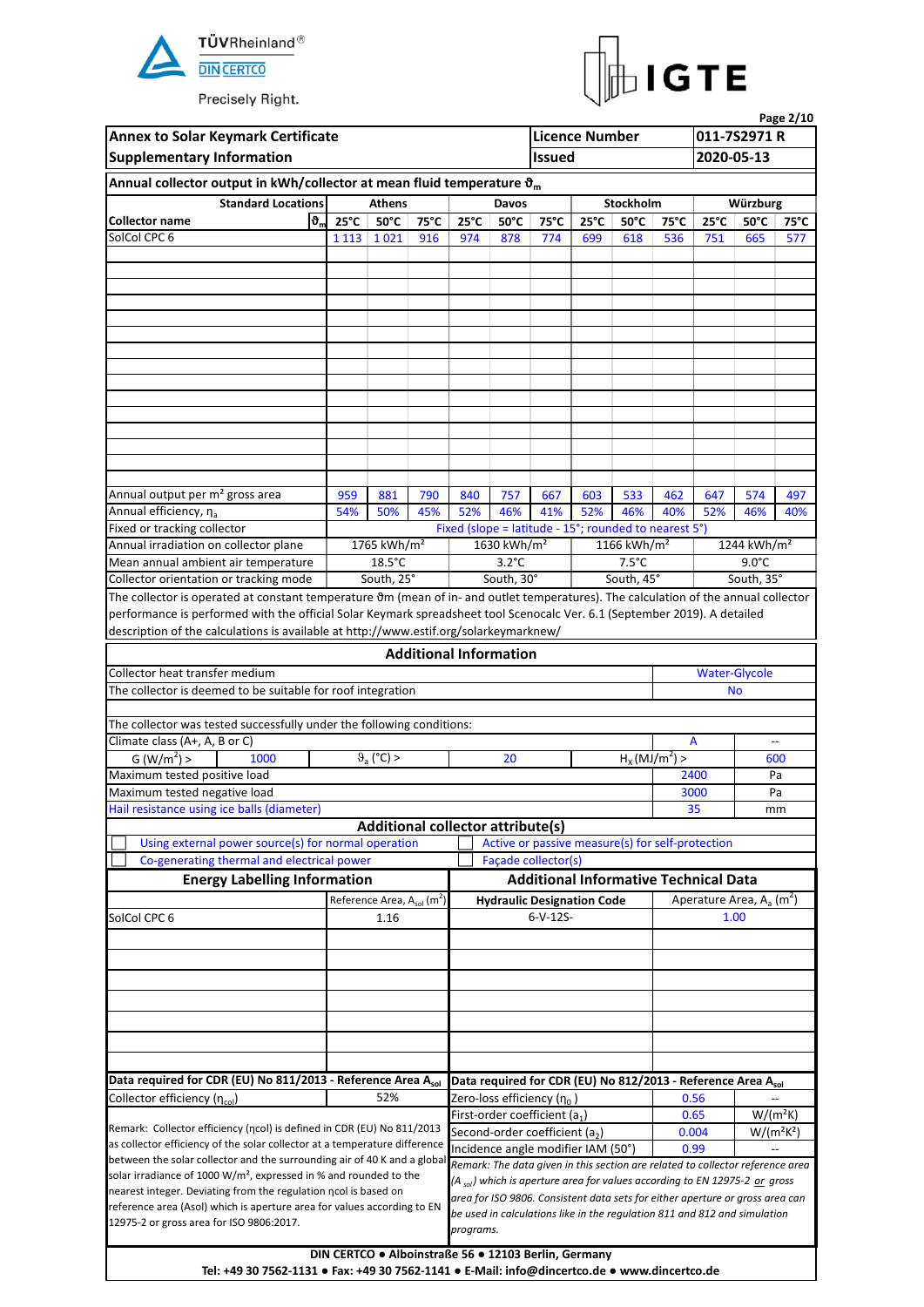



|                                                                                                |               |                                                         |                               |                           |                                                  |                                                      |                                                  |                              |                                                                                                                                        |                                                                                                                                                                                                                                                                                                                                                                                                                                              | Page 3/10  |  |  |  |
|------------------------------------------------------------------------------------------------|---------------|---------------------------------------------------------|-------------------------------|---------------------------|--------------------------------------------------|------------------------------------------------------|--------------------------------------------------|------------------------------|----------------------------------------------------------------------------------------------------------------------------------------|----------------------------------------------------------------------------------------------------------------------------------------------------------------------------------------------------------------------------------------------------------------------------------------------------------------------------------------------------------------------------------------------------------------------------------------------|------------|--|--|--|
|                                                                                                |               |                                                         |                               |                           |                                                  |                                                      | <b>Licence Number</b>                            |                              |                                                                                                                                        | 011-7S2971 R                                                                                                                                                                                                                                                                                                                                                                                                                                 |            |  |  |  |
| <b>Annex to Solar Keymark Certificate</b>                                                      |               |                                                         |                               |                           |                                                  | Date issued                                          |                                                  |                              |                                                                                                                                        |                                                                                                                                                                                                                                                                                                                                                                                                                                              |            |  |  |  |
|                                                                                                |               |                                                         |                               |                           |                                                  | <b>Issued by</b>                                     |                                                  |                              |                                                                                                                                        |                                                                                                                                                                                                                                                                                                                                                                                                                                              |            |  |  |  |
| Licence holder                                                                                 |               |                                                         | <b>Bio Energie op Maat BV</b> |                           |                                                  |                                                      | <b>Country Netherlands</b>                       |                              |                                                                                                                                        |                                                                                                                                                                                                                                                                                                                                                                                                                                              |            |  |  |  |
| <b>Brand</b> (optional)                                                                        | <b>SolCol</b> |                                                         |                               |                           |                                                  | Web                                                  | www.solcol.nl                                    |                              |                                                                                                                                        |                                                                                                                                                                                                                                                                                                                                                                                                                                              |            |  |  |  |
| <b>Street, Number</b>                                                                          | Julianaweg 4  |                                                         |                               |                           |                                                  | E-mail                                               | info@solcol.nl                                   |                              |                                                                                                                                        |                                                                                                                                                                                                                                                                                                                                                                                                                                              |            |  |  |  |
| Postcode, City                                                                                 |               | 6265 AJ Sint Geertruid                                  |                               |                           |                                                  | Tel                                                  |                                                  | +31 46 711 12 13             |                                                                                                                                        |                                                                                                                                                                                                                                                                                                                                                                                                                                              |            |  |  |  |
|                                                                                                |               |                                                         |                               |                           |                                                  |                                                      |                                                  |                              |                                                                                                                                        |                                                                                                                                                                                                                                                                                                                                                                                                                                              |            |  |  |  |
| <b>Collector Type</b>                                                                          |               |                                                         |                               |                           |                                                  |                                                      | <b>Evacuated tubular collector</b>               |                              |                                                                                                                                        |                                                                                                                                                                                                                                                                                                                                                                                                                                              |            |  |  |  |
|                                                                                                |               |                                                         |                               |                           |                                                  |                                                      |                                                  |                              |                                                                                                                                        |                                                                                                                                                                                                                                                                                                                                                                                                                                              |            |  |  |  |
|                                                                                                |               | area $(A_G)$                                            |                               |                           |                                                  |                                                      |                                                  |                              |                                                                                                                                        |                                                                                                                                                                                                                                                                                                                                                                                                                                              |            |  |  |  |
| <b>Collector name</b>                                                                          |               | Gross                                                   | length<br>Gross               | Gross<br>width            | height<br>Gross                                  |                                                      |                                                  |                              | $\vartheta_{\rm m}$ - $\vartheta_{\rm a}$                                                                                              |                                                                                                                                                                                                                                                                                                                                                                                                                                              |            |  |  |  |
|                                                                                                |               |                                                         |                               |                           |                                                  | 0 K                                                  | 10K                                              | 30 K                         | 50K                                                                                                                                    | 70 K                                                                                                                                                                                                                                                                                                                                                                                                                                         | 104 K      |  |  |  |
|                                                                                                |               | m <sup>2</sup>                                          | mm                            | mm                        | mm                                               | W                                                    | W                                                | W                            | W                                                                                                                                      | W                                                                                                                                                                                                                                                                                                                                                                                                                                            | W          |  |  |  |
| <b>SolCol CPC 6XL</b>                                                                          |               | 1.45                                                    | 2057                          | 707                       | 103                                              | 831                                                  | 821                                              | 797                          | 768                                                                                                                                    | 735                                                                                                                                                                                                                                                                                                                                                                                                                                          | 668        |  |  |  |
|                                                                                                |               |                                                         |                               |                           |                                                  |                                                      |                                                  |                              |                                                                                                                                        |                                                                                                                                                                                                                                                                                                                                                                                                                                              |            |  |  |  |
|                                                                                                |               |                                                         |                               |                           |                                                  |                                                      |                                                  |                              |                                                                                                                                        |                                                                                                                                                                                                                                                                                                                                                                                                                                              |            |  |  |  |
|                                                                                                |               |                                                         |                               |                           |                                                  |                                                      |                                                  |                              |                                                                                                                                        |                                                                                                                                                                                                                                                                                                                                                                                                                                              |            |  |  |  |
|                                                                                                |               |                                                         |                               |                           |                                                  |                                                      |                                                  |                              |                                                                                                                                        |                                                                                                                                                                                                                                                                                                                                                                                                                                              |            |  |  |  |
|                                                                                                |               |                                                         |                               |                           |                                                  |                                                      |                                                  |                              |                                                                                                                                        |                                                                                                                                                                                                                                                                                                                                                                                                                                              |            |  |  |  |
|                                                                                                |               |                                                         |                               |                           |                                                  |                                                      |                                                  |                              |                                                                                                                                        |                                                                                                                                                                                                                                                                                                                                                                                                                                              |            |  |  |  |
|                                                                                                |               |                                                         |                               |                           |                                                  |                                                      |                                                  |                              |                                                                                                                                        |                                                                                                                                                                                                                                                                                                                                                                                                                                              |            |  |  |  |
|                                                                                                |               |                                                         |                               |                           |                                                  |                                                      |                                                  |                              |                                                                                                                                        |                                                                                                                                                                                                                                                                                                                                                                                                                                              |            |  |  |  |
|                                                                                                |               |                                                         |                               |                           |                                                  |                                                      |                                                  |                              |                                                                                                                                        |                                                                                                                                                                                                                                                                                                                                                                                                                                              |            |  |  |  |
|                                                                                                |               |                                                         |                               |                           |                                                  |                                                      |                                                  |                              |                                                                                                                                        |                                                                                                                                                                                                                                                                                                                                                                                                                                              |            |  |  |  |
|                                                                                                |               |                                                         |                               |                           |                                                  |                                                      |                                                  |                              |                                                                                                                                        |                                                                                                                                                                                                                                                                                                                                                                                                                                              |            |  |  |  |
|                                                                                                |               |                                                         |                               |                           |                                                  |                                                      |                                                  |                              |                                                                                                                                        |                                                                                                                                                                                                                                                                                                                                                                                                                                              |            |  |  |  |
|                                                                                                |               |                                                         |                               |                           |                                                  |                                                      |                                                  |                              |                                                                                                                                        |                                                                                                                                                                                                                                                                                                                                                                                                                                              |            |  |  |  |
|                                                                                                |               |                                                         |                               |                           |                                                  |                                                      |                                                  |                              |                                                                                                                                        |                                                                                                                                                                                                                                                                                                                                                                                                                                              |            |  |  |  |
|                                                                                                |               |                                                         |                               |                           |                                                  |                                                      |                                                  |                              |                                                                                                                                        |                                                                                                                                                                                                                                                                                                                                                                                                                                              |            |  |  |  |
| Power output per m <sup>2</sup> gross area                                                     |               |                                                         |                               |                           |                                                  | 573                                                  | 566                                              | 550                          |                                                                                                                                        |                                                                                                                                                                                                                                                                                                                                                                                                                                              | 461        |  |  |  |
| Performance parameters test method                                                             |               |                                                         | Steady state - outdoor        |                           |                                                  |                                                      |                                                  |                              |                                                                                                                                        |                                                                                                                                                                                                                                                                                                                                                                                                                                              |            |  |  |  |
| Performance parameters (related to A <sub>G</sub> )                                            |               | η0, b                                                   | a1                            | a2                        | a3                                               | a4                                                   | a5                                               | a6                           | a <sub>7</sub>                                                                                                                         | a8                                                                                                                                                                                                                                                                                                                                                                                                                                           | Κd         |  |  |  |
| <b>Units</b>                                                                                   |               |                                                         |                               | $W/(m^2K)$ W/( $m^2K^2$ ) | $J/(m^3K)$                                       | $\blacksquare$                                       | $J/(m^2K)$                                       | s/m                          |                                                                                                                                        | 2020-05-13<br><b>DIN CERTCO</b><br>Power output per collector<br>Gb = 850 W/m2, Gd = 150 W/m2 & u = 1.3 m/s<br>530<br>507<br>W/(m <sup>2</sup> K <sup>4</sup> ) W/(m <sup>2</sup> K <sup>4</sup> )<br>0.0<br>$80^\circ$<br>0.57<br>0.38<br>kg/(sm <sup>2</sup> )<br>К<br>74<br>$\overline{c}$<br>301<br>°C<br>160<br>kPa<br>http://www.igte.uni-stuttgart.de<br>13.05.2020<br>13.05.2020<br>25.06.2015<br>Datasheet version: 6.1, 2019-09-26 |            |  |  |  |
| <b>Test results</b>                                                                            |               | 0.577                                                   | 0.666                         | 0.004                     | 0.000                                            | 0.00                                                 | 8 1 6 7                                          | 0.000                        | 0.00                                                                                                                                   |                                                                                                                                                                                                                                                                                                                                                                                                                                              | 0.96       |  |  |  |
| Incidence angle modifier test method                                                           |               |                                                         |                               | Quasi dynamic - outdoor   |                                                  |                                                      |                                                  |                              |                                                                                                                                        |                                                                                                                                                                                                                                                                                                                                                                                                                                              |            |  |  |  |
| Incidence angle modifier                                                                       |               | Angle                                                   | $10^{\circ}$                  | $20^{\circ}$              | $30^\circ$                                       | $40^{\circ}$                                         | $50^\circ$                                       | $60^\circ$                   | $70^\circ$                                                                                                                             |                                                                                                                                                                                                                                                                                                                                                                                                                                              | $90^\circ$ |  |  |  |
| <b>Transversal</b>                                                                             |               | $K_{\theta T, coll}$                                    | 1.01                          | 1.01                      | 1.02                                             | 1.02                                                 | 0.98                                             | 1.05                         | 1.14                                                                                                                                   |                                                                                                                                                                                                                                                                                                                                                                                                                                              | 0.00       |  |  |  |
| Longitudinal                                                                                   |               | $\mathsf{K}_{\underline{\theta\mathsf{L},\text{coll}}}$ | 1.00                          | 1.00                      | 0.99                                             | 0.98                                                 | 0.95                                             | 0.89                         | 0.76                                                                                                                                   |                                                                                                                                                                                                                                                                                                                                                                                                                                              | 0.00       |  |  |  |
| Heat transfer medium for testing                                                               |               |                                                         |                               |                           |                                                  |                                                      | Water                                            |                              |                                                                                                                                        |                                                                                                                                                                                                                                                                                                                                                                                                                                              |            |  |  |  |
| Flow rate for testing (per gross area, $A_G$ )                                                 |               |                                                         |                               |                           |                                                  |                                                      | dm/dt                                            |                              | 0.172                                                                                                                                  |                                                                                                                                                                                                                                                                                                                                                                                                                                              |            |  |  |  |
| Maximum temperature difference during thermal performance test                                 |               |                                                         |                               |                           |                                                  |                                                      | (ზ <sub>m</sub> -ზ <sub>a</sub> ) <sub>max</sub> |                              |                                                                                                                                        |                                                                                                                                                                                                                                                                                                                                                                                                                                              |            |  |  |  |
| Standard stagnation temperature (G = 1000 W/m <sup>2</sup> ; $\vartheta$ <sub>a</sub> = 30 °C) |               |                                                         |                               |                           |                                                  |                                                      | $\vartheta_{\text{stg}}$                         |                              |                                                                                                                                        |                                                                                                                                                                                                                                                                                                                                                                                                                                              |            |  |  |  |
| <b>Maximum operating temperature</b>                                                           |               |                                                         |                               |                           |                                                  |                                                      | $\vartheta_{\text{max op}}$                      |                              |                                                                                                                                        |                                                                                                                                                                                                                                                                                                                                                                                                                                              |            |  |  |  |
| <b>Maximum operating pressure</b>                                                              |               |                                                         |                               |                           |                                                  |                                                      | $p_{\text{max,op}}$                              |                              | 1000                                                                                                                                   |                                                                                                                                                                                                                                                                                                                                                                                                                                              |            |  |  |  |
|                                                                                                |               |                                                         |                               |                           | Institut für Gebäudeenergetik, Thermotechnik und |                                                      |                                                  |                              |                                                                                                                                        |                                                                                                                                                                                                                                                                                                                                                                                                                                              |            |  |  |  |
| <b>Testing laboratory</b>                                                                      |               |                                                         | Energiespeicherung (IGTE)     |                           |                                                  |                                                      |                                                  |                              |                                                                                                                                        |                                                                                                                                                                                                                                                                                                                                                                                                                                              |            |  |  |  |
| Test report(s)                                                                                 |               | 14COL1031OEM09                                          |                               |                           |                                                  |                                                      | Dated                                            |                              |                                                                                                                                        |                                                                                                                                                                                                                                                                                                                                                                                                                                              |            |  |  |  |
|                                                                                                |               | 14COL1032Q/2OEM09                                       |                               |                           |                                                  |                                                      |                                                  |                              |                                                                                                                                        |                                                                                                                                                                                                                                                                                                                                                                                                                                              |            |  |  |  |
|                                                                                                | 06COL456/7    |                                                         |                               |                           |                                                  |                                                      |                                                  |                              |                                                                                                                                        |                                                                                                                                                                                                                                                                                                                                                                                                                                              |            |  |  |  |
| <b>Comments of testing laboratory</b>                                                          |               |                                                         |                               |                           |                                                  |                                                      |                                                  |                              |                                                                                                                                        |                                                                                                                                                                                                                                                                                                                                                                                                                                              |            |  |  |  |
| Documented performance parameters are taken from test report 06COL456/7                        |               |                                                         |                               |                           |                                                  |                                                      |                                                  |                              | Forschungs- und                                                                                                                        |                                                                                                                                                                                                                                                                                                                                                                                                                                              |            |  |  |  |
|                                                                                                |               |                                                         |                               |                           |                                                  |                                                      | 12S                                              | <b>Universität Stuttgart</b> | Testzentrum für<br><b>Solaranlagen</b><br>Institut für Thermodynamik und Wärmetechnik<br>Pfa#enwaldring 6, 70550 Stuttgart (Vaihingen) |                                                                                                                                                                                                                                                                                                                                                                                                                                              |            |  |  |  |
|                                                                                                |               |                                                         |                               |                           |                                                  |                                                      |                                                  |                              |                                                                                                                                        |                                                                                                                                                                                                                                                                                                                                                                                                                                              |            |  |  |  |
|                                                                                                |               |                                                         |                               |                           |                                                  | DIN CERTCO . Alboinstraße 56 . 12103 Berlin, Germany |                                                  |                              |                                                                                                                                        |                                                                                                                                                                                                                                                                                                                                                                                                                                              |            |  |  |  |
| Tel: +49 30 7562-1131 · Fax: +49 30 7562-1141 · E-Mail: info@dincertco.de · www.dincertco.de   |               |                                                         |                               |                           |                                                  |                                                      |                                                  |                              |                                                                                                                                        |                                                                                                                                                                                                                                                                                                                                                                                                                                              |            |  |  |  |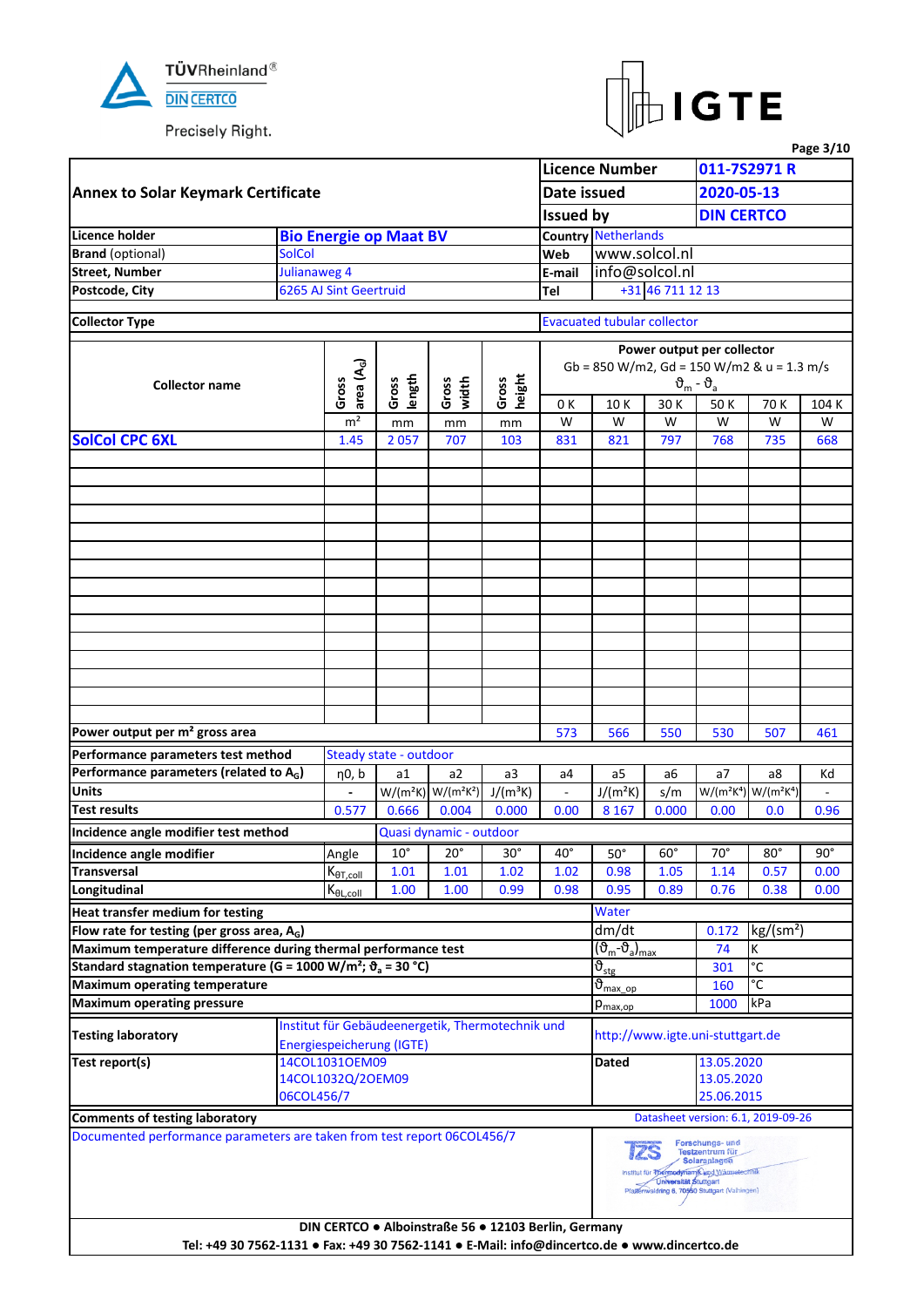



|                                                                               |                                                                                                                                                                                                                                                                                                                                                                                                                                                                                                                                                                                                                                                                                                                                                                                                                                                                                                                                                                                                                                                                                                                                                                                                                                                                                                                                                                                                                                             |      |            |                               |                                            |                                                       | <b>Licence Number</b> |                            |                |                | 011-7S2971 R                                                                                                                                                             | Page 4/10 |
|-------------------------------------------------------------------------------|---------------------------------------------------------------------------------------------------------------------------------------------------------------------------------------------------------------------------------------------------------------------------------------------------------------------------------------------------------------------------------------------------------------------------------------------------------------------------------------------------------------------------------------------------------------------------------------------------------------------------------------------------------------------------------------------------------------------------------------------------------------------------------------------------------------------------------------------------------------------------------------------------------------------------------------------------------------------------------------------------------------------------------------------------------------------------------------------------------------------------------------------------------------------------------------------------------------------------------------------------------------------------------------------------------------------------------------------------------------------------------------------------------------------------------------------|------|------------|-------------------------------|--------------------------------------------|-------------------------------------------------------|-----------------------|----------------------------|----------------|----------------|--------------------------------------------------------------------------------------------------------------------------------------------------------------------------|-----------|
| <b>Supplementary Information</b>                                              |                                                                                                                                                                                                                                                                                                                                                                                                                                                                                                                                                                                                                                                                                                                                                                                                                                                                                                                                                                                                                                                                                                                                                                                                                                                                                                                                                                                                                                             |      |            |                               |                                            | <b>Issued</b>                                         |                       |                            |                | 2020-05-13     |                                                                                                                                                                          |           |
|                                                                               |                                                                                                                                                                                                                                                                                                                                                                                                                                                                                                                                                                                                                                                                                                                                                                                                                                                                                                                                                                                                                                                                                                                                                                                                                                                                                                                                                                                                                                             |      |            |                               |                                            |                                                       |                       |                            |                |                |                                                                                                                                                                          |           |
|                                                                               |                                                                                                                                                                                                                                                                                                                                                                                                                                                                                                                                                                                                                                                                                                                                                                                                                                                                                                                                                                                                                                                                                                                                                                                                                                                                                                                                                                                                                                             |      |            |                               |                                            |                                                       |                       |                            |                |                |                                                                                                                                                                          |           |
|                                                                               |                                                                                                                                                                                                                                                                                                                                                                                                                                                                                                                                                                                                                                                                                                                                                                                                                                                                                                                                                                                                                                                                                                                                                                                                                                                                                                                                                                                                                                             |      |            |                               | Davos                                      |                                                       |                       | Stockholm                  |                |                | Würzburg                                                                                                                                                                 |           |
|                                                                               |                                                                                                                                                                                                                                                                                                                                                                                                                                                                                                                                                                                                                                                                                                                                                                                                                                                                                                                                                                                                                                                                                                                                                                                                                                                                                                                                                                                                                                             |      | 75°C       | $25^{\circ}$ C                | $50^{\circ}$ C                             | 75°C                                                  | $25^{\circ}$ C        | $50^{\circ}$ C             | $75^{\circ}$ C | $25^{\circ}$ C | $50^{\circ}$ C                                                                                                                                                           | 75°C      |
|                                                                               | Annual collector output in kWh/collector at mean fluid temperature $\mathfrak{d}_{m}$<br><b>Standard Locations</b><br><b>Athens</b><br>$\mathfrak{b}_{\mathfrak{m}}$<br>$25^{\circ}$ C<br>$50^{\circ}$ C<br>1 3 1 9 1 1 8 4<br>1436<br>990<br>56%<br>52%<br>1765 kWh/m <sup>2</sup><br>$18.5^{\circ}$ C<br>South, 25°<br>The collector is operated at constant temperature 0m (mean of in- and outlet temperatures). The calculation of the annual collector<br>performance is performed with the official Solar Keymark spreadsheet tool Scenocalc Ver. 6.1 (September 2019). A detailed<br>description of the calculations is available at http://www.estif.org/solarkeymarknew/<br>The collector is deemed to be suitable for roof integration<br>The collector was tested successfully under the following conditions:<br>$\vartheta$ <sub>a</sub> (°C) ><br>G (W/m <sup>2</sup> ) ><br>1000<br><b>Additional collector attribute(s)</b><br>Using external power source(s) for normal operation<br>Co-generating thermal and electrical power<br><b>Energy Labelling Information</b><br>Reference Area, $A_{sol}$ (m <sup>2</sup> )<br>Data required for CDR (EU) No 811/2013 - Reference Area Asol<br>Remark: Collector efficiency (ncol) is defined in CDR (EU) No 811/2013<br>as collector efficiency of the solar collector at a temperature difference<br>between the solar collector and the surrounding air of 40 K and a global |      |            | 1 2 5 8                       | 1 1 3 4                                    | 1 0 0 2                                               | 902                   | 799                        | 694            | 969            | 859                                                                                                                                                                      | 746       |
|                                                                               |                                                                                                                                                                                                                                                                                                                                                                                                                                                                                                                                                                                                                                                                                                                                                                                                                                                                                                                                                                                                                                                                                                                                                                                                                                                                                                                                                                                                                                             |      |            |                               |                                            |                                                       |                       |                            |                |                |                                                                                                                                                                          |           |
|                                                                               |                                                                                                                                                                                                                                                                                                                                                                                                                                                                                                                                                                                                                                                                                                                                                                                                                                                                                                                                                                                                                                                                                                                                                                                                                                                                                                                                                                                                                                             |      |            |                               |                                            |                                                       |                       |                            |                |                |                                                                                                                                                                          |           |
|                                                                               |                                                                                                                                                                                                                                                                                                                                                                                                                                                                                                                                                                                                                                                                                                                                                                                                                                                                                                                                                                                                                                                                                                                                                                                                                                                                                                                                                                                                                                             |      |            |                               |                                            |                                                       |                       |                            |                |                |                                                                                                                                                                          |           |
|                                                                               |                                                                                                                                                                                                                                                                                                                                                                                                                                                                                                                                                                                                                                                                                                                                                                                                                                                                                                                                                                                                                                                                                                                                                                                                                                                                                                                                                                                                                                             |      |            |                               |                                            |                                                       |                       |                            |                |                |                                                                                                                                                                          |           |
|                                                                               |                                                                                                                                                                                                                                                                                                                                                                                                                                                                                                                                                                                                                                                                                                                                                                                                                                                                                                                                                                                                                                                                                                                                                                                                                                                                                                                                                                                                                                             |      |            |                               |                                            |                                                       |                       |                            |                |                |                                                                                                                                                                          |           |
|                                                                               |                                                                                                                                                                                                                                                                                                                                                                                                                                                                                                                                                                                                                                                                                                                                                                                                                                                                                                                                                                                                                                                                                                                                                                                                                                                                                                                                                                                                                                             |      |            |                               |                                            |                                                       |                       |                            |                |                |                                                                                                                                                                          |           |
|                                                                               |                                                                                                                                                                                                                                                                                                                                                                                                                                                                                                                                                                                                                                                                                                                                                                                                                                                                                                                                                                                                                                                                                                                                                                                                                                                                                                                                                                                                                                             |      |            |                               |                                            |                                                       |                       |                            |                |                |                                                                                                                                                                          |           |
|                                                                               |                                                                                                                                                                                                                                                                                                                                                                                                                                                                                                                                                                                                                                                                                                                                                                                                                                                                                                                                                                                                                                                                                                                                                                                                                                                                                                                                                                                                                                             |      |            |                               |                                            |                                                       |                       |                            |                |                |                                                                                                                                                                          |           |
|                                                                               |                                                                                                                                                                                                                                                                                                                                                                                                                                                                                                                                                                                                                                                                                                                                                                                                                                                                                                                                                                                                                                                                                                                                                                                                                                                                                                                                                                                                                                             |      |            |                               |                                            |                                                       |                       |                            |                |                |                                                                                                                                                                          |           |
|                                                                               |                                                                                                                                                                                                                                                                                                                                                                                                                                                                                                                                                                                                                                                                                                                                                                                                                                                                                                                                                                                                                                                                                                                                                                                                                                                                                                                                                                                                                                             |      |            |                               |                                            |                                                       |                       |                            |                |                |                                                                                                                                                                          |           |
|                                                                               |                                                                                                                                                                                                                                                                                                                                                                                                                                                                                                                                                                                                                                                                                                                                                                                                                                                                                                                                                                                                                                                                                                                                                                                                                                                                                                                                                                                                                                             |      |            |                               |                                            |                                                       |                       |                            |                |                |                                                                                                                                                                          |           |
|                                                                               |                                                                                                                                                                                                                                                                                                                                                                                                                                                                                                                                                                                                                                                                                                                                                                                                                                                                                                                                                                                                                                                                                                                                                                                                                                                                                                                                                                                                                                             |      |            |                               |                                            |                                                       |                       |                            |                |                |                                                                                                                                                                          |           |
|                                                                               |                                                                                                                                                                                                                                                                                                                                                                                                                                                                                                                                                                                                                                                                                                                                                                                                                                                                                                                                                                                                                                                                                                                                                                                                                                                                                                                                                                                                                                             |      |            |                               |                                            |                                                       |                       |                            |                |                |                                                                                                                                                                          |           |
| Annual output per m <sup>2</sup> gross area                                   |                                                                                                                                                                                                                                                                                                                                                                                                                                                                                                                                                                                                                                                                                                                                                                                                                                                                                                                                                                                                                                                                                                                                                                                                                                                                                                                                                                                                                                             | 909  | 817<br>46% | 867<br>53%                    | 782<br>48%                                 | 691<br>42%                                            | 622<br>53%            | 551                        | 478            | 668            | 593                                                                                                                                                                      | 515       |
|                                                                               | <b>Annex to Solar Keymark Certificate</b><br><b>Collector name</b><br>SolCol CPC 6XL<br>Annual efficiency, η <sub>a</sub><br>Fixed or tracking collector<br>Annual irradiation on collector plane<br>Mean annual ambient air temperature<br>Collector orientation or tracking mode<br>Collector heat transfer medium                                                                                                                                                                                                                                                                                                                                                                                                                                                                                                                                                                                                                                                                                                                                                                                                                                                                                                                                                                                                                                                                                                                        |      |            |                               |                                            |                                                       |                       | 47%                        | 41%            | 54%            | 48%                                                                                                                                                                      | 41%       |
|                                                                               |                                                                                                                                                                                                                                                                                                                                                                                                                                                                                                                                                                                                                                                                                                                                                                                                                                                                                                                                                                                                                                                                                                                                                                                                                                                                                                                                                                                                                                             |      |            |                               |                                            | Fixed (slope = latitude - 15°; rounded to nearest 5°) |                       | 1166 kWh/m <sup>2</sup>    |                |                | 1244 kWh/m <sup>2</sup>                                                                                                                                                  |           |
|                                                                               |                                                                                                                                                                                                                                                                                                                                                                                                                                                                                                                                                                                                                                                                                                                                                                                                                                                                                                                                                                                                                                                                                                                                                                                                                                                                                                                                                                                                                                             |      |            |                               | 1630 kWh/m <sup>2</sup><br>$3.2^{\circ}$ C |                                                       |                       | $7.5^{\circ}$ C            |                |                | $9.0^{\circ}$ C                                                                                                                                                          |           |
|                                                                               |                                                                                                                                                                                                                                                                                                                                                                                                                                                                                                                                                                                                                                                                                                                                                                                                                                                                                                                                                                                                                                                                                                                                                                                                                                                                                                                                                                                                                                             |      |            |                               | South, 30°                                 |                                                       |                       | South, 45°                 |                |                | South, 35°                                                                                                                                                               |           |
|                                                                               |                                                                                                                                                                                                                                                                                                                                                                                                                                                                                                                                                                                                                                                                                                                                                                                                                                                                                                                                                                                                                                                                                                                                                                                                                                                                                                                                                                                                                                             |      |            |                               |                                            |                                                       |                       |                            |                |                |                                                                                                                                                                          |           |
|                                                                               |                                                                                                                                                                                                                                                                                                                                                                                                                                                                                                                                                                                                                                                                                                                                                                                                                                                                                                                                                                                                                                                                                                                                                                                                                                                                                                                                                                                                                                             |      |            |                               |                                            |                                                       |                       |                            |                |                |                                                                                                                                                                          |           |
|                                                                               |                                                                                                                                                                                                                                                                                                                                                                                                                                                                                                                                                                                                                                                                                                                                                                                                                                                                                                                                                                                                                                                                                                                                                                                                                                                                                                                                                                                                                                             |      |            |                               |                                            |                                                       |                       |                            |                |                |                                                                                                                                                                          |           |
|                                                                               |                                                                                                                                                                                                                                                                                                                                                                                                                                                                                                                                                                                                                                                                                                                                                                                                                                                                                                                                                                                                                                                                                                                                                                                                                                                                                                                                                                                                                                             |      |            | <b>Additional Information</b> |                                            |                                                       |                       |                            |                |                |                                                                                                                                                                          |           |
|                                                                               |                                                                                                                                                                                                                                                                                                                                                                                                                                                                                                                                                                                                                                                                                                                                                                                                                                                                                                                                                                                                                                                                                                                                                                                                                                                                                                                                                                                                                                             |      |            |                               |                                            |                                                       |                       |                            |                |                |                                                                                                                                                                          |           |
|                                                                               |                                                                                                                                                                                                                                                                                                                                                                                                                                                                                                                                                                                                                                                                                                                                                                                                                                                                                                                                                                                                                                                                                                                                                                                                                                                                                                                                                                                                                                             |      |            |                               |                                            |                                                       |                       |                            |                |                | <b>Water-Glycole</b><br><b>No</b>                                                                                                                                        |           |
|                                                                               |                                                                                                                                                                                                                                                                                                                                                                                                                                                                                                                                                                                                                                                                                                                                                                                                                                                                                                                                                                                                                                                                                                                                                                                                                                                                                                                                                                                                                                             |      |            |                               |                                            |                                                       |                       |                            |                |                |                                                                                                                                                                          |           |
|                                                                               |                                                                                                                                                                                                                                                                                                                                                                                                                                                                                                                                                                                                                                                                                                                                                                                                                                                                                                                                                                                                                                                                                                                                                                                                                                                                                                                                                                                                                                             |      |            |                               |                                            |                                                       |                       |                            |                |                |                                                                                                                                                                          |           |
| Climate class (A+, A, B or C)                                                 |                                                                                                                                                                                                                                                                                                                                                                                                                                                                                                                                                                                                                                                                                                                                                                                                                                                                                                                                                                                                                                                                                                                                                                                                                                                                                                                                                                                                                                             |      |            |                               |                                            |                                                       |                       |                            |                | A              |                                                                                                                                                                          |           |
|                                                                               |                                                                                                                                                                                                                                                                                                                                                                                                                                                                                                                                                                                                                                                                                                                                                                                                                                                                                                                                                                                                                                                                                                                                                                                                                                                                                                                                                                                                                                             |      |            |                               | 20                                         |                                                       |                       | $H_X(\overline{MJ/m^2}) >$ |                |                |                                                                                                                                                                          |           |
| Maximum tested positive load                                                  |                                                                                                                                                                                                                                                                                                                                                                                                                                                                                                                                                                                                                                                                                                                                                                                                                                                                                                                                                                                                                                                                                                                                                                                                                                                                                                                                                                                                                                             |      |            |                               |                                            |                                                       |                       |                            |                |                | 600                                                                                                                                                                      |           |
| Maximum tested negative load                                                  |                                                                                                                                                                                                                                                                                                                                                                                                                                                                                                                                                                                                                                                                                                                                                                                                                                                                                                                                                                                                                                                                                                                                                                                                                                                                                                                                                                                                                                             |      |            |                               |                                            |                                                       |                       |                            |                | 2400           |                                                                                                                                                                          | Pa        |
| Hail resistance using ice balls (diameter)                                    |                                                                                                                                                                                                                                                                                                                                                                                                                                                                                                                                                                                                                                                                                                                                                                                                                                                                                                                                                                                                                                                                                                                                                                                                                                                                                                                                                                                                                                             |      |            |                               |                                            |                                                       |                       |                            |                | 3000           |                                                                                                                                                                          | Pa        |
|                                                                               |                                                                                                                                                                                                                                                                                                                                                                                                                                                                                                                                                                                                                                                                                                                                                                                                                                                                                                                                                                                                                                                                                                                                                                                                                                                                                                                                                                                                                                             |      |            |                               |                                            |                                                       |                       |                            |                | 35             |                                                                                                                                                                          | mm        |
|                                                                               |                                                                                                                                                                                                                                                                                                                                                                                                                                                                                                                                                                                                                                                                                                                                                                                                                                                                                                                                                                                                                                                                                                                                                                                                                                                                                                                                                                                                                                             |      |            |                               |                                            |                                                       |                       |                            |                |                |                                                                                                                                                                          |           |
|                                                                               |                                                                                                                                                                                                                                                                                                                                                                                                                                                                                                                                                                                                                                                                                                                                                                                                                                                                                                                                                                                                                                                                                                                                                                                                                                                                                                                                                                                                                                             |      |            |                               |                                            | Active or passive measure(s) for self-protection      |                       |                            |                |                |                                                                                                                                                                          |           |
|                                                                               |                                                                                                                                                                                                                                                                                                                                                                                                                                                                                                                                                                                                                                                                                                                                                                                                                                                                                                                                                                                                                                                                                                                                                                                                                                                                                                                                                                                                                                             |      |            |                               |                                            | Façade collector(s)                                   |                       |                            |                |                |                                                                                                                                                                          |           |
|                                                                               |                                                                                                                                                                                                                                                                                                                                                                                                                                                                                                                                                                                                                                                                                                                                                                                                                                                                                                                                                                                                                                                                                                                                                                                                                                                                                                                                                                                                                                             |      |            |                               |                                            | <b>Additional Informative Technical Data</b>          |                       |                            |                |                |                                                                                                                                                                          |           |
|                                                                               |                                                                                                                                                                                                                                                                                                                                                                                                                                                                                                                                                                                                                                                                                                                                                                                                                                                                                                                                                                                                                                                                                                                                                                                                                                                                                                                                                                                                                                             |      |            |                               |                                            | <b>Hydraulic Designation Code</b>                     |                       |                            |                |                | Aperature Area, $A_a$ (m <sup>2</sup> )                                                                                                                                  |           |
| SolCol CPC 6XL                                                                |                                                                                                                                                                                                                                                                                                                                                                                                                                                                                                                                                                                                                                                                                                                                                                                                                                                                                                                                                                                                                                                                                                                                                                                                                                                                                                                                                                                                                                             | 1.45 |            |                               |                                            | $6-V-12S-$                                            |                       |                            |                |                | 1.29                                                                                                                                                                     |           |
|                                                                               |                                                                                                                                                                                                                                                                                                                                                                                                                                                                                                                                                                                                                                                                                                                                                                                                                                                                                                                                                                                                                                                                                                                                                                                                                                                                                                                                                                                                                                             |      |            |                               |                                            |                                                       |                       |                            |                |                |                                                                                                                                                                          |           |
|                                                                               |                                                                                                                                                                                                                                                                                                                                                                                                                                                                                                                                                                                                                                                                                                                                                                                                                                                                                                                                                                                                                                                                                                                                                                                                                                                                                                                                                                                                                                             |      |            |                               |                                            |                                                       |                       |                            |                |                |                                                                                                                                                                          |           |
|                                                                               |                                                                                                                                                                                                                                                                                                                                                                                                                                                                                                                                                                                                                                                                                                                                                                                                                                                                                                                                                                                                                                                                                                                                                                                                                                                                                                                                                                                                                                             |      |            |                               |                                            |                                                       |                       |                            |                |                |                                                                                                                                                                          |           |
|                                                                               |                                                                                                                                                                                                                                                                                                                                                                                                                                                                                                                                                                                                                                                                                                                                                                                                                                                                                                                                                                                                                                                                                                                                                                                                                                                                                                                                                                                                                                             |      |            |                               |                                            |                                                       |                       |                            |                |                |                                                                                                                                                                          |           |
|                                                                               |                                                                                                                                                                                                                                                                                                                                                                                                                                                                                                                                                                                                                                                                                                                                                                                                                                                                                                                                                                                                                                                                                                                                                                                                                                                                                                                                                                                                                                             |      |            |                               |                                            |                                                       |                       |                            |                |                |                                                                                                                                                                          |           |
|                                                                               |                                                                                                                                                                                                                                                                                                                                                                                                                                                                                                                                                                                                                                                                                                                                                                                                                                                                                                                                                                                                                                                                                                                                                                                                                                                                                                                                                                                                                                             |      |            |                               |                                            |                                                       |                       |                            |                |                |                                                                                                                                                                          |           |
|                                                                               |                                                                                                                                                                                                                                                                                                                                                                                                                                                                                                                                                                                                                                                                                                                                                                                                                                                                                                                                                                                                                                                                                                                                                                                                                                                                                                                                                                                                                                             |      |            |                               |                                            |                                                       |                       |                            |                |                |                                                                                                                                                                          |           |
|                                                                               |                                                                                                                                                                                                                                                                                                                                                                                                                                                                                                                                                                                                                                                                                                                                                                                                                                                                                                                                                                                                                                                                                                                                                                                                                                                                                                                                                                                                                                             |      |            |                               |                                            |                                                       |                       |                            |                |                |                                                                                                                                                                          |           |
|                                                                               |                                                                                                                                                                                                                                                                                                                                                                                                                                                                                                                                                                                                                                                                                                                                                                                                                                                                                                                                                                                                                                                                                                                                                                                                                                                                                                                                                                                                                                             |      |            |                               |                                            |                                                       |                       |                            |                |                | Data required for CDR (EU) No 812/2013 - Reference Area Asol                                                                                                             |           |
| Collector efficiency (n <sub>col</sub> )                                      |                                                                                                                                                                                                                                                                                                                                                                                                                                                                                                                                                                                                                                                                                                                                                                                                                                                                                                                                                                                                                                                                                                                                                                                                                                                                                                                                                                                                                                             | 54%  |            |                               |                                            | Zero-loss efficiency (n <sub>0</sub> )                |                       |                            |                | 0.57           |                                                                                                                                                                          |           |
|                                                                               |                                                                                                                                                                                                                                                                                                                                                                                                                                                                                                                                                                                                                                                                                                                                                                                                                                                                                                                                                                                                                                                                                                                                                                                                                                                                                                                                                                                                                                             |      |            |                               |                                            | First-order coefficient (a1)                          |                       |                            |                | 0.67           | $W/(m^2K)$                                                                                                                                                               |           |
|                                                                               |                                                                                                                                                                                                                                                                                                                                                                                                                                                                                                                                                                                                                                                                                                                                                                                                                                                                                                                                                                                                                                                                                                                                                                                                                                                                                                                                                                                                                                             |      |            |                               |                                            | Second-order coefficient $(a_2)$                      |                       |                            |                | 0.004          | $W/(m^2K^2)$                                                                                                                                                             |           |
|                                                                               |                                                                                                                                                                                                                                                                                                                                                                                                                                                                                                                                                                                                                                                                                                                                                                                                                                                                                                                                                                                                                                                                                                                                                                                                                                                                                                                                                                                                                                             |      |            |                               |                                            | Incidence angle modifier IAM (50°)                    |                       |                            |                | 0.99           |                                                                                                                                                                          |           |
| solar irradiance of 1000 W/m <sup>2</sup> , expressed in % and rounded to the |                                                                                                                                                                                                                                                                                                                                                                                                                                                                                                                                                                                                                                                                                                                                                                                                                                                                                                                                                                                                                                                                                                                                                                                                                                                                                                                                                                                                                                             |      |            |                               |                                            |                                                       |                       |                            |                |                | Remark: The data given in this section are related to collector reference area<br>(A <sub>sol</sub> ) which is aperture area for values according to EN 12975-2 or gross |           |
| nearest integer. Deviating from the regulation ncol is based on               |                                                                                                                                                                                                                                                                                                                                                                                                                                                                                                                                                                                                                                                                                                                                                                                                                                                                                                                                                                                                                                                                                                                                                                                                                                                                                                                                                                                                                                             |      |            |                               |                                            |                                                       |                       |                            |                |                | area for ISO 9806. Consistent data sets for either aperture or gross area can                                                                                            |           |
| reference area (Asol) which is aperture area for values according to EN       |                                                                                                                                                                                                                                                                                                                                                                                                                                                                                                                                                                                                                                                                                                                                                                                                                                                                                                                                                                                                                                                                                                                                                                                                                                                                                                                                                                                                                                             |      |            |                               |                                            |                                                       |                       |                            |                |                | be used in calculations like in the regulation 811 and 812 and simulation                                                                                                |           |
| 12975-2 or gross area for ISO 9806:2017.                                      |                                                                                                                                                                                                                                                                                                                                                                                                                                                                                                                                                                                                                                                                                                                                                                                                                                                                                                                                                                                                                                                                                                                                                                                                                                                                                                                                                                                                                                             |      |            | programs.                     |                                            |                                                       |                       |                            |                |                |                                                                                                                                                                          |           |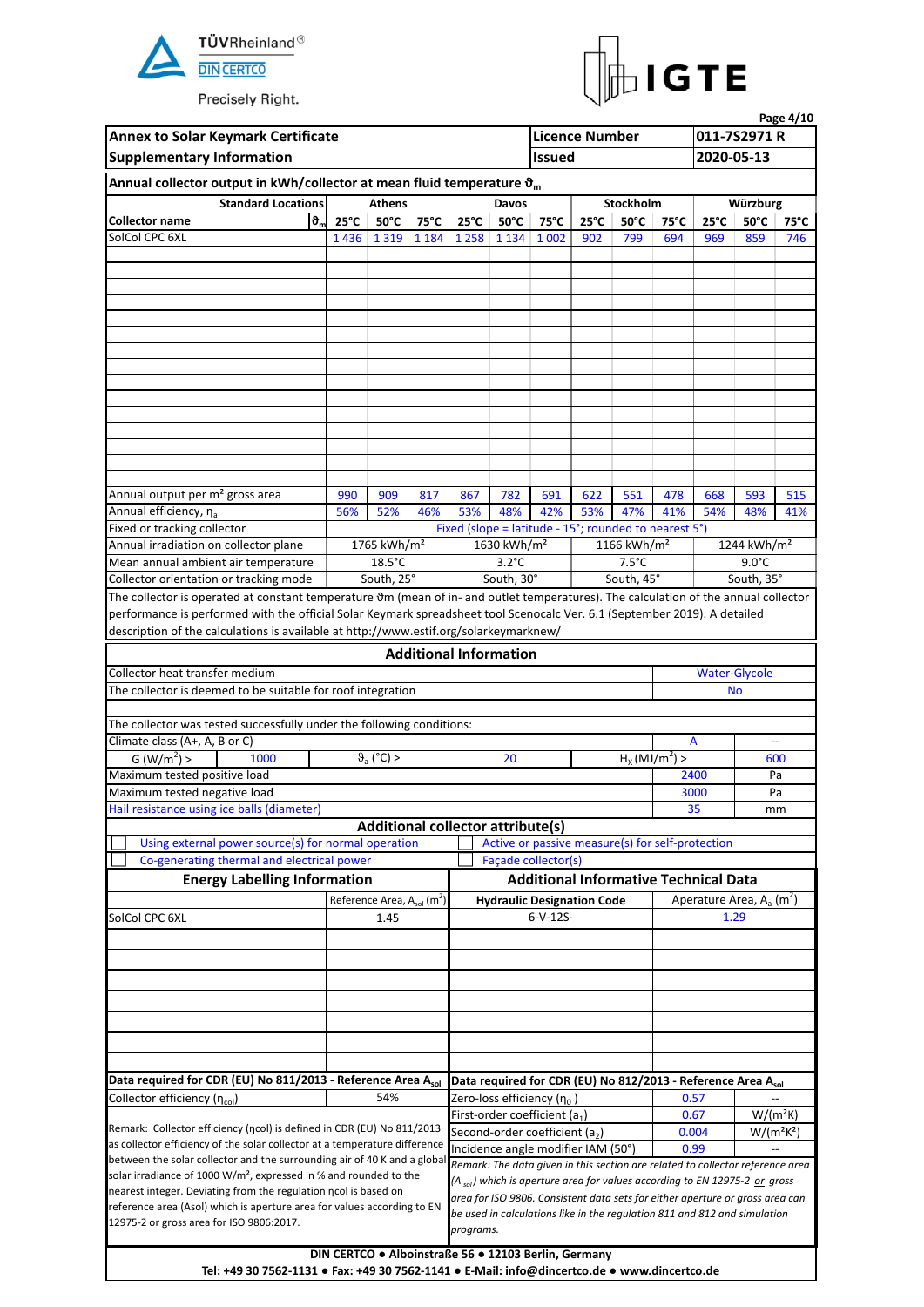



|                                                                                              |               |                             |                                  |                                                      |                 |                          |                                                                                    |                            |                                                                                                                                                            |                                                                                                                                                                                                                                                                                                                                                                                                                                                                 | Page 5/10  |  |  |
|----------------------------------------------------------------------------------------------|---------------|-----------------------------|----------------------------------|------------------------------------------------------|-----------------|--------------------------|------------------------------------------------------------------------------------|----------------------------|------------------------------------------------------------------------------------------------------------------------------------------------------------|-----------------------------------------------------------------------------------------------------------------------------------------------------------------------------------------------------------------------------------------------------------------------------------------------------------------------------------------------------------------------------------------------------------------------------------------------------------------|------------|--|--|
|                                                                                              |               |                             |                                  |                                                      |                 |                          | <b>Licence Number</b>                                                              |                            |                                                                                                                                                            | 011-7S2971 R                                                                                                                                                                                                                                                                                                                                                                                                                                                    |            |  |  |
| <b>Annex to Solar Keymark Certificate</b>                                                    |               |                             |                                  |                                                      |                 | Date issued              |                                                                                    |                            | 2020-05-13                                                                                                                                                 |                                                                                                                                                                                                                                                                                                                                                                                                                                                                 |            |  |  |
|                                                                                              |               |                             |                                  |                                                      |                 | <b>Issued by</b>         |                                                                                    |                            |                                                                                                                                                            |                                                                                                                                                                                                                                                                                                                                                                                                                                                                 |            |  |  |
| <b>Licence holder</b>                                                                        |               |                             | <b>Bio Energie op Maat BV</b>    |                                                      |                 |                          | <b>Country Netherlands</b>                                                         |                            |                                                                                                                                                            |                                                                                                                                                                                                                                                                                                                                                                                                                                                                 |            |  |  |
| <b>Brand</b> (optional)                                                                      | <b>SolCol</b> |                             |                                  |                                                      |                 | Web                      | www.solcol.nl                                                                      |                            |                                                                                                                                                            |                                                                                                                                                                                                                                                                                                                                                                                                                                                                 |            |  |  |
| <b>Street, Number</b>                                                                        | Julianaweg 4  |                             |                                  |                                                      |                 | E-mail                   | info@solcol.nl                                                                     |                            |                                                                                                                                                            |                                                                                                                                                                                                                                                                                                                                                                                                                                                                 |            |  |  |
| Postcode, City                                                                               |               | 6265 AJ Sint Geertruid      |                                  |                                                      |                 | Tel                      |                                                                                    | +31 46 711 12 13           |                                                                                                                                                            |                                                                                                                                                                                                                                                                                                                                                                                                                                                                 |            |  |  |
| <b>Collector Type</b>                                                                        |               |                             |                                  |                                                      |                 |                          | <b>Evacuated tubular collector</b>                                                 |                            |                                                                                                                                                            |                                                                                                                                                                                                                                                                                                                                                                                                                                                                 |            |  |  |
|                                                                                              |               |                             |                                  |                                                      |                 |                          |                                                                                    |                            |                                                                                                                                                            |                                                                                                                                                                                                                                                                                                                                                                                                                                                                 |            |  |  |
|                                                                                              |               |                             |                                  |                                                      |                 |                          |                                                                                    |                            |                                                                                                                                                            |                                                                                                                                                                                                                                                                                                                                                                                                                                                                 |            |  |  |
|                                                                                              |               | area (A <sub>G</sub> )      |                                  |                                                      |                 |                          |                                                                                    |                            |                                                                                                                                                            |                                                                                                                                                                                                                                                                                                                                                                                                                                                                 |            |  |  |
| <b>Collector name</b>                                                                        |               | Gross                       | length<br>Gross                  | Gross<br>width                                       | height<br>Gross |                          |                                                                                    |                            | $\vartheta_m$ - $\vartheta_a$                                                                                                                              |                                                                                                                                                                                                                                                                                                                                                                                                                                                                 |            |  |  |
|                                                                                              |               | m <sup>2</sup>              |                                  |                                                      |                 | 0 K                      | 10K                                                                                | 30 K                       |                                                                                                                                                            |                                                                                                                                                                                                                                                                                                                                                                                                                                                                 | 104 K      |  |  |
| <b>SolCol CPC 12</b>                                                                         |               |                             | mm                               | mm                                                   | $\mathsf{mm}$   | W                        | W                                                                                  | W                          |                                                                                                                                                            |                                                                                                                                                                                                                                                                                                                                                                                                                                                                 | W          |  |  |
|                                                                                              |               | 2.29                        | 1640                             | 1 3 9 7                                              | 103             | 1 2 8 8                  | 1 2 7 2                                                                            | 1 2 3 4                    |                                                                                                                                                            |                                                                                                                                                                                                                                                                                                                                                                                                                                                                 | 1033       |  |  |
|                                                                                              |               |                             |                                  |                                                      |                 |                          |                                                                                    |                            |                                                                                                                                                            |                                                                                                                                                                                                                                                                                                                                                                                                                                                                 |            |  |  |
|                                                                                              |               |                             |                                  |                                                      |                 |                          |                                                                                    |                            |                                                                                                                                                            |                                                                                                                                                                                                                                                                                                                                                                                                                                                                 |            |  |  |
|                                                                                              |               |                             |                                  |                                                      |                 |                          |                                                                                    |                            |                                                                                                                                                            |                                                                                                                                                                                                                                                                                                                                                                                                                                                                 |            |  |  |
|                                                                                              |               |                             |                                  |                                                      |                 |                          |                                                                                    |                            |                                                                                                                                                            |                                                                                                                                                                                                                                                                                                                                                                                                                                                                 |            |  |  |
|                                                                                              |               |                             |                                  |                                                      |                 |                          |                                                                                    |                            |                                                                                                                                                            |                                                                                                                                                                                                                                                                                                                                                                                                                                                                 |            |  |  |
|                                                                                              |               |                             |                                  |                                                      |                 |                          |                                                                                    |                            |                                                                                                                                                            |                                                                                                                                                                                                                                                                                                                                                                                                                                                                 |            |  |  |
|                                                                                              |               |                             |                                  |                                                      |                 |                          |                                                                                    |                            |                                                                                                                                                            |                                                                                                                                                                                                                                                                                                                                                                                                                                                                 |            |  |  |
|                                                                                              |               |                             |                                  |                                                      |                 |                          |                                                                                    |                            |                                                                                                                                                            |                                                                                                                                                                                                                                                                                                                                                                                                                                                                 |            |  |  |
|                                                                                              |               |                             |                                  |                                                      |                 |                          |                                                                                    |                            |                                                                                                                                                            |                                                                                                                                                                                                                                                                                                                                                                                                                                                                 |            |  |  |
|                                                                                              |               |                             |                                  |                                                      |                 |                          |                                                                                    |                            |                                                                                                                                                            |                                                                                                                                                                                                                                                                                                                                                                                                                                                                 |            |  |  |
|                                                                                              |               |                             |                                  |                                                      |                 |                          |                                                                                    |                            |                                                                                                                                                            |                                                                                                                                                                                                                                                                                                                                                                                                                                                                 |            |  |  |
|                                                                                              |               |                             |                                  |                                                      |                 |                          |                                                                                    |                            |                                                                                                                                                            |                                                                                                                                                                                                                                                                                                                                                                                                                                                                 |            |  |  |
|                                                                                              |               |                             |                                  |                                                      |                 |                          |                                                                                    |                            |                                                                                                                                                            |                                                                                                                                                                                                                                                                                                                                                                                                                                                                 |            |  |  |
|                                                                                              |               |                             |                                  |                                                      |                 |                          |                                                                                    |                            |                                                                                                                                                            |                                                                                                                                                                                                                                                                                                                                                                                                                                                                 |            |  |  |
| Power output per m <sup>2</sup> gross area                                                   |               |                             |                                  |                                                      |                 | 562                      | 555                                                                                | 539                        | 520                                                                                                                                                        | 497                                                                                                                                                                                                                                                                                                                                                                                                                                                             | 451        |  |  |
| Performance parameters test method                                                           |               |                             | Steady state - outdoor           |                                                      |                 |                          |                                                                                    |                            |                                                                                                                                                            |                                                                                                                                                                                                                                                                                                                                                                                                                                                                 |            |  |  |
| Performance parameters (related to $A_G$ )                                                   |               | η0, b                       | a1                               | a2                                                   | a3              | a4                       | a5                                                                                 | a6                         | a7                                                                                                                                                         | a8                                                                                                                                                                                                                                                                                                                                                                                                                                                              | Kd         |  |  |
| <b>Units</b>                                                                                 |               |                             |                                  | $W/(m^2K)$ $W/(m^2K^2)$                              | $J/(m^3K)$      | $\overline{\phantom{a}}$ | $J/(m^2K)$                                                                         | s/m                        |                                                                                                                                                            | <b>DIN CERTCO</b><br>Power output per collector<br>Gb = 850 W/m2, Gd = 150 W/m2 & u = 1.3 m/s<br>50K<br>70 K<br>W<br>W<br>1 1 9 0<br>1 1 3 8<br>W/(m <sup>2</sup> K <sup>4</sup> ) W/(m <sup>2</sup> K <sup>4</sup> )<br>0.0<br>$80^\circ$<br>0.57<br>0.38<br>kg/(sm <sup>2</sup> )<br>К<br>74<br>$\overline{\text{C}}$<br>301<br>°C<br>kPa<br>http://www.igte.uni-stuttgart.de<br>13.05.2020<br>13.05.2020<br>25.06.2015<br>Datasheet version: 6.1, 2019-09-26 |            |  |  |
| <b>Test results</b>                                                                          |               | 0.566                       | 0.654                            | 0.004                                                | 0.000           | 0.00                     | 8017                                                                               | 0.000                      | 0.00                                                                                                                                                       |                                                                                                                                                                                                                                                                                                                                                                                                                                                                 | 0.96       |  |  |
| Incidence angle modifier test method                                                         |               |                             |                                  | Quasi dynamic - outdoor                              |                 |                          |                                                                                    |                            |                                                                                                                                                            |                                                                                                                                                                                                                                                                                                                                                                                                                                                                 |            |  |  |
| Incidence angle modifier                                                                     |               | Angle                       | $10^{\circ}$                     | $20^{\circ}$                                         | $30^\circ$      | $40^{\circ}$             | $50^\circ$                                                                         | $60^\circ$                 | $70^\circ$                                                                                                                                                 |                                                                                                                                                                                                                                                                                                                                                                                                                                                                 | $90^\circ$ |  |  |
| <b>Transversal</b>                                                                           |               | $K_{\theta T, \text{coll}}$ | 1.01                             | 1.01                                                 | 1.02            | 1.02                     | 0.98                                                                               | 1.05                       | 1.14                                                                                                                                                       |                                                                                                                                                                                                                                                                                                                                                                                                                                                                 | 0.00       |  |  |
| Longitudinal                                                                                 |               | $K_{\theta L, \text{coll}}$ | 1.00                             | 1.00                                                 | 0.99            | 0.98                     | 0.95                                                                               | 0.89                       | 0.76                                                                                                                                                       |                                                                                                                                                                                                                                                                                                                                                                                                                                                                 | 0.00       |  |  |
| Heat transfer medium for testing                                                             |               |                             |                                  |                                                      |                 |                          | Water                                                                              |                            |                                                                                                                                                            |                                                                                                                                                                                                                                                                                                                                                                                                                                                                 |            |  |  |
| Flow rate for testing (per gross area, $A_G$ )                                               |               |                             |                                  |                                                      |                 |                          | dm/dt                                                                              |                            | 0.172                                                                                                                                                      |                                                                                                                                                                                                                                                                                                                                                                                                                                                                 |            |  |  |
| Maximum temperature difference during thermal performance test                               |               |                             |                                  |                                                      |                 |                          | $(\overline{\vartheta}_{\mathsf{m}}\text{-}\vartheta_{\mathsf{a}})_{\mathsf{max}}$ |                            |                                                                                                                                                            |                                                                                                                                                                                                                                                                                                                                                                                                                                                                 |            |  |  |
| Standard stagnation temperature (G = 1000 W/m <sup>2</sup> ; $\vartheta_a$ = 30 °C)          |               |                             |                                  |                                                      |                 |                          | $\overline{\vartheta}_{\text{stg}}$                                                |                            |                                                                                                                                                            |                                                                                                                                                                                                                                                                                                                                                                                                                                                                 |            |  |  |
| <b>Maximum operating temperature</b>                                                         |               |                             |                                  |                                                      |                 |                          | $\vartheta_{\text{max} \text{ op}}$                                                |                            | 160                                                                                                                                                        |                                                                                                                                                                                                                                                                                                                                                                                                                                                                 |            |  |  |
| <b>Maximum operating pressure</b>                                                            |               |                             |                                  |                                                      |                 |                          | $p_{\text{max,op}}$                                                                |                            | 1000                                                                                                                                                       |                                                                                                                                                                                                                                                                                                                                                                                                                                                                 |            |  |  |
| <b>Testing laboratory</b>                                                                    |               |                             | <b>Energiespeicherung (IGTE)</b> | Institut für Gebäudeenergetik, Thermotechnik und     |                 |                          |                                                                                    |                            |                                                                                                                                                            |                                                                                                                                                                                                                                                                                                                                                                                                                                                                 |            |  |  |
| Test report(s)                                                                               |               | 14COL1031OEM09              |                                  |                                                      |                 |                          | <b>Dated</b>                                                                       |                            |                                                                                                                                                            |                                                                                                                                                                                                                                                                                                                                                                                                                                                                 |            |  |  |
|                                                                                              |               | 14COL1032Q/2OEM09           |                                  |                                                      |                 |                          |                                                                                    |                            |                                                                                                                                                            |                                                                                                                                                                                                                                                                                                                                                                                                                                                                 |            |  |  |
|                                                                                              | 06COL456/7    |                             |                                  |                                                      |                 |                          |                                                                                    |                            |                                                                                                                                                            |                                                                                                                                                                                                                                                                                                                                                                                                                                                                 |            |  |  |
| <b>Comments of testing laboratory</b>                                                        |               |                             |                                  |                                                      |                 |                          |                                                                                    |                            |                                                                                                                                                            |                                                                                                                                                                                                                                                                                                                                                                                                                                                                 |            |  |  |
| Documented performance parameters are taken from test report 06COL456/7                      |               |                             |                                  |                                                      |                 |                          |                                                                                    | Universität Stuttgart<br>ے | Forschungs- und<br>Testzentrum für<br><b>Solaranlagen</b><br>Institut für Thermodynamik und Wärmstechnik<br>Pfaffenwaldring 6, 70550 Stuttgart (Vaihingen) |                                                                                                                                                                                                                                                                                                                                                                                                                                                                 |            |  |  |
| Tel: +49 30 7562-1131 · Fax: +49 30 7562-1141 · E-Mail: info@dincertco.de · www.dincertco.de |               |                             |                                  | DIN CERTCO · Alboinstraße 56 · 12103 Berlin, Germany |                 |                          |                                                                                    |                            |                                                                                                                                                            |                                                                                                                                                                                                                                                                                                                                                                                                                                                                 |            |  |  |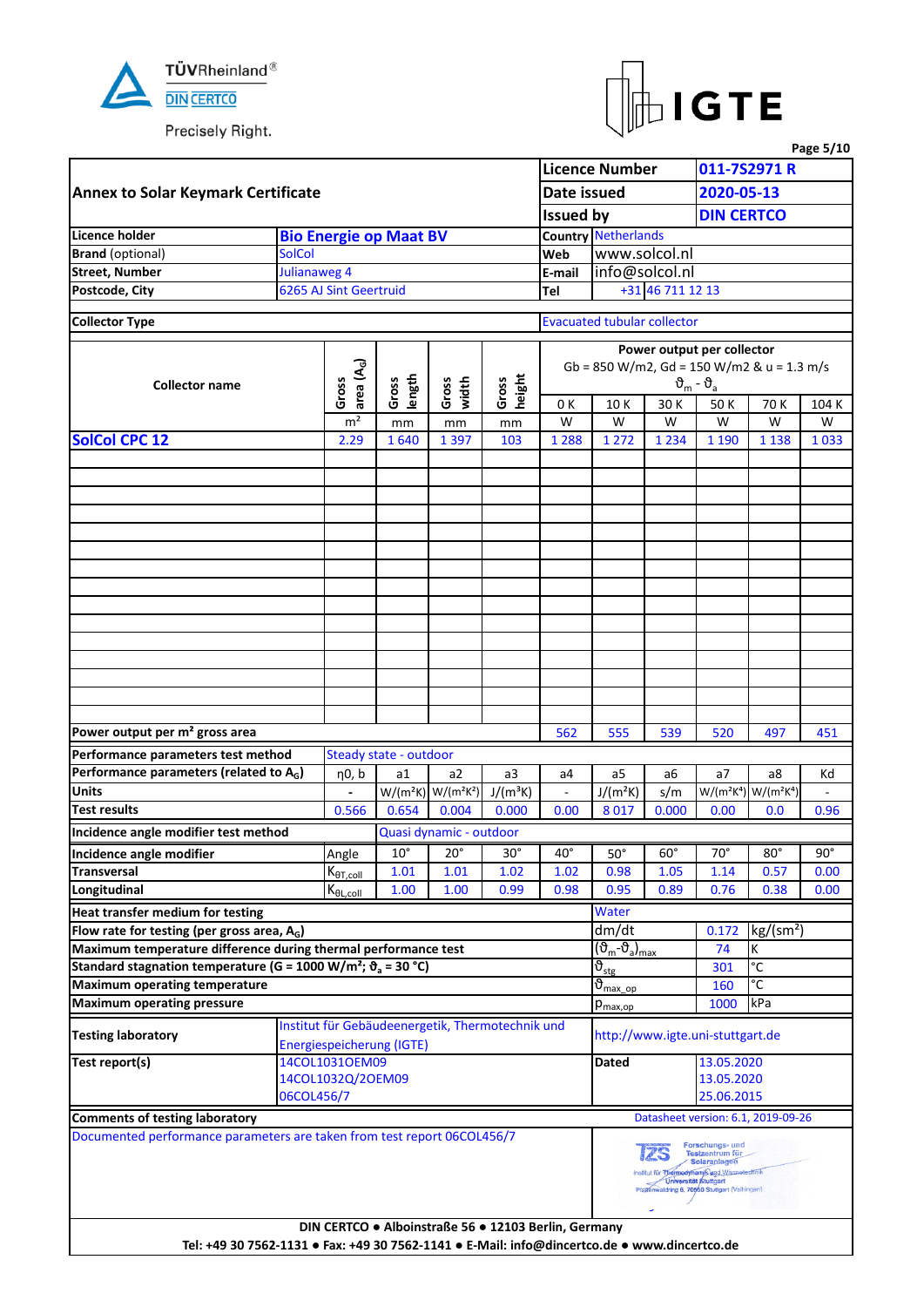



| <b>Annex to Solar Keymark Certificate</b>                                                                                                  |                |                                             |      |                               |                                            |                                                                                        | <b>Licence Number</b> |                                            |                 |                                         | 011-7S2971 R                               | Page 6/10 |
|--------------------------------------------------------------------------------------------------------------------------------------------|----------------|---------------------------------------------|------|-------------------------------|--------------------------------------------|----------------------------------------------------------------------------------------|-----------------------|--------------------------------------------|-----------------|-----------------------------------------|--------------------------------------------|-----------|
| <b>Supplementary Information</b>                                                                                                           |                |                                             |      |                               |                                            | <b>Issued</b>                                                                          |                       |                                            |                 | 2020-05-13                              |                                            |           |
| Annual collector output in kWh/collector at mean fluid temperature $\vartheta_m$                                                           |                |                                             |      |                               |                                            |                                                                                        |                       |                                            |                 |                                         |                                            |           |
| <b>Standard Locations</b>                                                                                                                  |                | <b>Athens</b>                               |      |                               | Davos                                      |                                                                                        |                       | Stockholm                                  |                 |                                         | Würzburg                                   |           |
| ზ,<br><b>Collector name</b>                                                                                                                | $25^{\circ}$ C | $50^{\circ}$ C                              | 75°C | $25^{\circ}$ C                | $50^{\circ}$ C                             | 75°C                                                                                   | $25^{\circ}$ C        | $50^{\circ}$ C                             | $75^{\circ}$ C  | $25^{\circ}$ C                          | $50^{\circ}$ C                             | 75°C      |
| SolCol CPC 12                                                                                                                              |                | 2 2 2 4 2 0 4 2                             | 1832 |                               | 1948 1755                                  | 1549                                                                                   | 1 3 9 8               | 1 2 3 7                                    | 1072            |                                         | 1 500 1 330 1 154                          |           |
|                                                                                                                                            |                |                                             |      |                               |                                            |                                                                                        |                       |                                            |                 |                                         |                                            |           |
|                                                                                                                                            |                |                                             |      |                               |                                            |                                                                                        |                       |                                            |                 |                                         |                                            |           |
|                                                                                                                                            |                |                                             |      |                               |                                            |                                                                                        |                       |                                            |                 |                                         |                                            |           |
|                                                                                                                                            |                |                                             |      |                               |                                            |                                                                                        |                       |                                            |                 |                                         |                                            |           |
|                                                                                                                                            |                |                                             |      |                               |                                            |                                                                                        |                       |                                            |                 |                                         |                                            |           |
|                                                                                                                                            |                |                                             |      |                               |                                            |                                                                                        |                       |                                            |                 |                                         |                                            |           |
|                                                                                                                                            |                |                                             |      |                               |                                            |                                                                                        |                       |                                            |                 |                                         |                                            |           |
|                                                                                                                                            |                |                                             |      |                               |                                            |                                                                                        |                       |                                            |                 |                                         |                                            |           |
|                                                                                                                                            |                |                                             |      |                               |                                            |                                                                                        |                       |                                            |                 |                                         |                                            |           |
|                                                                                                                                            |                |                                             |      |                               |                                            |                                                                                        |                       |                                            |                 |                                         |                                            |           |
|                                                                                                                                            |                |                                             |      |                               |                                            |                                                                                        |                       |                                            |                 |                                         |                                            |           |
|                                                                                                                                            |                |                                             |      |                               |                                            |                                                                                        |                       |                                            |                 |                                         |                                            |           |
| Annual output per m <sup>2</sup> gross area                                                                                                | 971            | 892                                         | 800  | 851                           | 767                                        | 676                                                                                    | 610                   | 540                                        | 468             | 655                                     | 581                                        | 504       |
| Annual efficiency, η <sub>a</sub>                                                                                                          | 55%            | 51%                                         | 45%  | 52%                           | 47%                                        | 41%                                                                                    | 52%                   | 46%                                        | 40%             | 53%                                     | 47%                                        | 41%       |
| Fixed or tracking collector                                                                                                                |                |                                             |      |                               |                                            | Fixed (slope = latitude - 15°; rounded to nearest 5°)                                  |                       |                                            |                 |                                         |                                            |           |
| Annual irradiation on collector plane                                                                                                      |                | 1765 kWh/m <sup>2</sup><br>$18.5^{\circ}$ C |      |                               | 1630 kWh/m <sup>2</sup><br>$3.2^{\circ}$ C |                                                                                        |                       | 1166 kWh/m <sup>2</sup><br>$7.5^{\circ}$ C |                 |                                         | 1244 kWh/m <sup>2</sup><br>$9.0^{\circ}$ C |           |
| Mean annual ambient air temperature<br>Collector orientation or tracking mode                                                              |                | South, 25°                                  |      |                               | South, 30°                                 |                                                                                        |                       | South, 45°                                 |                 |                                         | South, 35°                                 |           |
| The collector is operated at constant temperature om (mean of in- and outlet temperatures). The calculation of the annual collector        |                |                                             |      |                               |                                            |                                                                                        |                       |                                            |                 |                                         |                                            |           |
| performance is performed with the official Solar Keymark spreadsheet tool Scenocalc Ver. 6.1 (September 2019). A detailed                  |                |                                             |      |                               |                                            |                                                                                        |                       |                                            |                 |                                         |                                            |           |
| description of the calculations is available at http://www.estif.org/solarkeymarknew/                                                      |                |                                             |      |                               |                                            |                                                                                        |                       |                                            |                 |                                         |                                            |           |
|                                                                                                                                            |                |                                             |      | <b>Additional Information</b> |                                            |                                                                                        |                       |                                            |                 |                                         |                                            |           |
| Collector heat transfer medium                                                                                                             |                |                                             |      |                               |                                            |                                                                                        |                       |                                            |                 |                                         | <b>Water-Glycole</b>                       |           |
| The collector is deemed to be suitable for roof integration                                                                                |                |                                             |      |                               |                                            |                                                                                        |                       |                                            |                 | <b>No</b>                               |                                            |           |
|                                                                                                                                            |                |                                             |      |                               |                                            |                                                                                        |                       |                                            |                 |                                         |                                            |           |
| The collector was tested successfully under the following conditions:                                                                      |                |                                             |      |                               |                                            |                                                                                        |                       |                                            |                 |                                         |                                            |           |
| Climate class (A+, A, B or C)<br>1000                                                                                                      |                |                                             |      |                               | 20                                         |                                                                                        |                       |                                            |                 | A                                       | $\overline{\phantom{a}}$                   | 600       |
| G (W/m <sup>2</sup> ) ><br>Maximum tested positive load                                                                                    |                | $\vartheta$ <sub>a</sub> (°C) >             |      |                               |                                            |                                                                                        |                       |                                            | $H_X(MJ/m^2) >$ | 2400                                    | Pa                                         |           |
| Maximum tested negative load                                                                                                               |                |                                             |      |                               |                                            |                                                                                        |                       |                                            |                 | 3000                                    | Pa                                         |           |
| Hail resistance using ice balls (diameter)                                                                                                 |                |                                             |      |                               |                                            |                                                                                        |                       |                                            |                 | 35                                      | mm                                         |           |
|                                                                                                                                            |                | <b>Additional collector attribute(s)</b>    |      |                               |                                            |                                                                                        |                       |                                            |                 |                                         |                                            |           |
| Using external power source(s) for normal operation                                                                                        |                |                                             |      |                               |                                            | Active or passive measure(s) for self-protection                                       |                       |                                            |                 |                                         |                                            |           |
| Co-generating thermal and electrical power                                                                                                 |                |                                             |      |                               |                                            | Façade collector(s)                                                                    |                       |                                            |                 |                                         |                                            |           |
| <b>Energy Labelling Information</b>                                                                                                        |                |                                             |      |                               |                                            | <b>Additional Informative Technical Data</b>                                           |                       |                                            |                 |                                         |                                            |           |
|                                                                                                                                            |                | Reference Area, $A_{sol}(m^2)$              |      |                               |                                            | <b>Hydraulic Designation Code</b>                                                      |                       |                                            |                 | Aperature Area, $A_a$ (m <sup>2</sup> ) |                                            |           |
| SolCol CPC 12                                                                                                                              |                | 2.29                                        |      |                               |                                            | $6-V-12S-$                                                                             |                       |                                            |                 |                                         | 2.00                                       |           |
|                                                                                                                                            |                |                                             |      |                               |                                            |                                                                                        |                       |                                            |                 |                                         |                                            |           |
|                                                                                                                                            |                |                                             |      |                               |                                            |                                                                                        |                       |                                            |                 |                                         |                                            |           |
|                                                                                                                                            |                |                                             |      |                               |                                            |                                                                                        |                       |                                            |                 |                                         |                                            |           |
|                                                                                                                                            |                |                                             |      |                               |                                            |                                                                                        |                       |                                            |                 |                                         |                                            |           |
|                                                                                                                                            |                |                                             |      |                               |                                            |                                                                                        |                       |                                            |                 |                                         |                                            |           |
|                                                                                                                                            |                |                                             |      |                               |                                            |                                                                                        |                       |                                            |                 |                                         |                                            |           |
|                                                                                                                                            |                |                                             |      |                               |                                            |                                                                                        |                       |                                            |                 |                                         |                                            |           |
| Data required for CDR (EU) No 811/2013 - Reference Area Asol                                                                               |                |                                             |      |                               |                                            | Data required for CDR (EU) No 812/2013 - Reference Area Asol                           |                       |                                            |                 |                                         |                                            |           |
| Collector efficiency (n <sub>col</sub> )                                                                                                   |                | 53%                                         |      |                               |                                            | Zero-loss efficiency ( $\eta_0$ )                                                      |                       |                                            |                 | 0.56                                    |                                            |           |
| Remark: Collector efficiency (ncol) is defined in CDR (EU) No 811/2013                                                                     |                |                                             |      |                               |                                            | First-order coefficient (a1)<br>Second-order coefficient (a <sub>2</sub> )             |                       |                                            |                 | 0.65<br>0.004                           | $W/(m^2K)$<br>$W/(m^2K^2)$                 |           |
| as collector efficiency of the solar collector at a temperature difference                                                                 |                |                                             |      |                               |                                            | Incidence angle modifier IAM (50°)                                                     |                       |                                            |                 | 0.99                                    |                                            |           |
| between the solar collector and the surrounding air of 40 K and a global                                                                   |                |                                             |      |                               |                                            | Remark: The data given in this section are related to collector reference area         |                       |                                            |                 |                                         |                                            |           |
| solar irradiance of 1000 $W/m^2$ , expressed in % and rounded to the                                                                       |                |                                             |      |                               |                                            | (A <sub>sol</sub> ) which is aperture area for values according to EN 12975-2 or gross |                       |                                            |                 |                                         |                                            |           |
| nearest integer. Deviating from the regulation ncol is based on<br>reference area (Asol) which is aperture area for values according to EN |                |                                             |      |                               |                                            | area for ISO 9806. Consistent data sets for either aperture or gross area can          |                       |                                            |                 |                                         |                                            |           |
| 12975-2 or gross area for ISO 9806:2017.                                                                                                   |                |                                             |      |                               |                                            | be used in calculations like in the regulation 811 and 812 and simulation              |                       |                                            |                 |                                         |                                            |           |
|                                                                                                                                            |                |                                             |      | programs.                     |                                            |                                                                                        |                       |                                            |                 |                                         |                                            |           |
|                                                                                                                                            |                |                                             |      |                               |                                            | DIN CERTCO . Alboinstraße 56 . 12103 Berlin, Germany                                   |                       |                                            |                 |                                         |                                            |           |
| Tel: +49 30 7562-1131 • Fax: +49 30 7562-1141 • E-Mail: info@dincertco.de • www.dincertco.de                                               |                |                                             |      |                               |                                            |                                                                                        |                       |                                            |                 |                                         |                                            |           |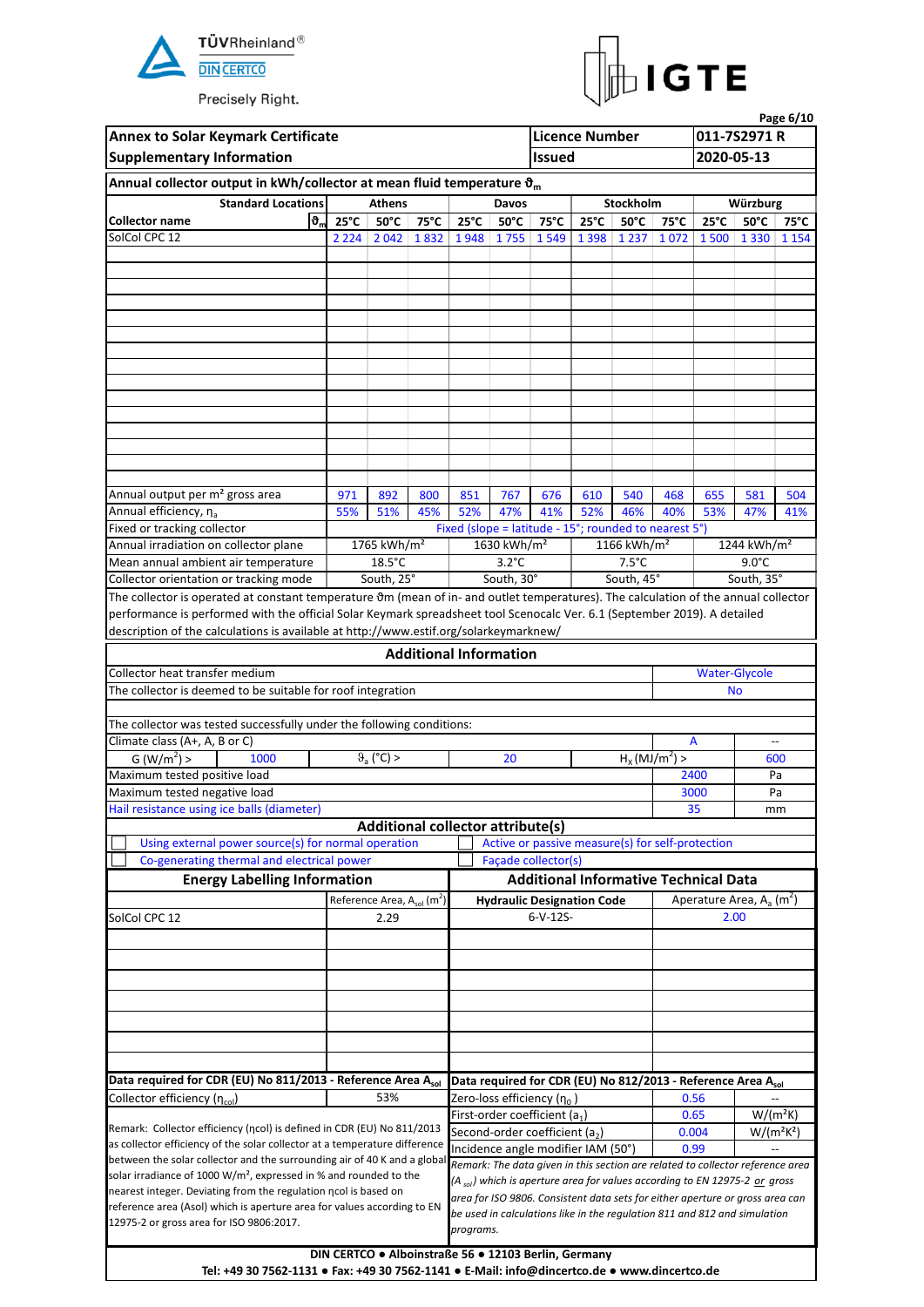



|                                                                                              |               |                        |                                  |                                                      |                 |                          |                                            |                  |                                                                                                                                                                  |                                                                       | Page 7/10  |  |  |
|----------------------------------------------------------------------------------------------|---------------|------------------------|----------------------------------|------------------------------------------------------|-----------------|--------------------------|--------------------------------------------|------------------|------------------------------------------------------------------------------------------------------------------------------------------------------------------|-----------------------------------------------------------------------|------------|--|--|
|                                                                                              |               |                        |                                  |                                                      |                 |                          | <b>Licence Number</b>                      |                  |                                                                                                                                                                  | 011-7S2971 R                                                          |            |  |  |
| <b>Annex to Solar Keymark Certificate</b>                                                    |               |                        |                                  |                                                      |                 | Date issued              |                                            |                  | 2020-05-13                                                                                                                                                       |                                                                       |            |  |  |
|                                                                                              |               |                        |                                  |                                                      |                 | <b>Issued by</b>         |                                            |                  | <b>DIN CERTCO</b>                                                                                                                                                |                                                                       |            |  |  |
| Licence holder                                                                               |               |                        | <b>Bio Energie op Maat BV</b>    |                                                      |                 |                          | <b>Country Netherlands</b>                 |                  |                                                                                                                                                                  |                                                                       |            |  |  |
| <b>Brand</b> (optional)                                                                      | <b>SolCol</b> |                        |                                  |                                                      |                 | Web                      | www.solcol.nl                              |                  |                                                                                                                                                                  |                                                                       |            |  |  |
| <b>Street, Number</b>                                                                        | Julianaweg 4  |                        |                                  |                                                      |                 | E-mail                   | info@solcol.nl                             |                  |                                                                                                                                                                  |                                                                       |            |  |  |
| Postcode, City                                                                               |               | 6265 AJ Sint Geertruid |                                  |                                                      |                 | Tel                      |                                            | +31 46 711 12 13 |                                                                                                                                                                  |                                                                       |            |  |  |
|                                                                                              |               |                        |                                  |                                                      |                 |                          |                                            |                  |                                                                                                                                                                  |                                                                       |            |  |  |
| <b>Collector Type</b>                                                                        |               |                        |                                  |                                                      |                 |                          | <b>Evacuated tubular collector</b>         |                  |                                                                                                                                                                  |                                                                       |            |  |  |
|                                                                                              |               |                        |                                  |                                                      |                 |                          |                                            |                  |                                                                                                                                                                  |                                                                       |            |  |  |
|                                                                                              |               |                        |                                  |                                                      |                 |                          |                                            |                  | Power output per collector                                                                                                                                       |                                                                       |            |  |  |
|                                                                                              |               | area (A <sub>G</sub> ) |                                  |                                                      |                 |                          | Gb = 850 W/m2, Gd = 150 W/m2 & u = 1.3 m/s |                  |                                                                                                                                                                  |                                                                       |            |  |  |
| <b>Collector name</b>                                                                        |               | Gross                  | length<br>Gross                  | Gross<br>width                                       | height<br>Gross |                          |                                            |                  | $\vartheta_{\rm m}$ - $\vartheta_{\rm a}$                                                                                                                        |                                                                       |            |  |  |
|                                                                                              |               |                        |                                  |                                                      |                 | 0 K                      | 10K                                        | 30 K             | 50 K                                                                                                                                                             | 70 K                                                                  | 104 K      |  |  |
|                                                                                              |               | m <sup>2</sup>         | mm                               | mm                                                   | mm              | W                        | W                                          | W                | W                                                                                                                                                                | W                                                                     | W          |  |  |
| <b>SolCol CPC 12XL</b>                                                                       |               | 2.87                   | 2057                             | 1397                                                 | 103             | 1656                     | 1636                                       | 1588             | 1531                                                                                                                                                             | 1465                                                                  | 1332       |  |  |
|                                                                                              |               |                        |                                  |                                                      |                 |                          |                                            |                  |                                                                                                                                                                  |                                                                       |            |  |  |
|                                                                                              |               |                        |                                  |                                                      |                 |                          |                                            |                  |                                                                                                                                                                  |                                                                       |            |  |  |
|                                                                                              |               |                        |                                  |                                                      |                 |                          |                                            |                  |                                                                                                                                                                  |                                                                       |            |  |  |
|                                                                                              |               |                        |                                  |                                                      |                 |                          |                                            |                  |                                                                                                                                                                  |                                                                       |            |  |  |
|                                                                                              |               |                        |                                  |                                                      |                 |                          |                                            |                  |                                                                                                                                                                  |                                                                       |            |  |  |
|                                                                                              |               |                        |                                  |                                                      |                 |                          |                                            |                  |                                                                                                                                                                  |                                                                       |            |  |  |
|                                                                                              |               |                        |                                  |                                                      |                 |                          |                                            |                  |                                                                                                                                                                  |                                                                       |            |  |  |
|                                                                                              |               |                        |                                  |                                                      |                 |                          |                                            |                  |                                                                                                                                                                  |                                                                       |            |  |  |
|                                                                                              |               |                        |                                  |                                                      |                 |                          |                                            |                  |                                                                                                                                                                  |                                                                       |            |  |  |
|                                                                                              |               |                        |                                  |                                                      |                 |                          |                                            |                  |                                                                                                                                                                  |                                                                       |            |  |  |
|                                                                                              |               |                        |                                  |                                                      |                 |                          |                                            |                  |                                                                                                                                                                  |                                                                       |            |  |  |
|                                                                                              |               |                        |                                  |                                                      |                 |                          |                                            |                  |                                                                                                                                                                  |                                                                       |            |  |  |
|                                                                                              |               |                        |                                  |                                                      |                 |                          |                                            |                  |                                                                                                                                                                  |                                                                       |            |  |  |
|                                                                                              |               |                        |                                  |                                                      |                 |                          |                                            |                  |                                                                                                                                                                  |                                                                       |            |  |  |
|                                                                                              |               |                        |                                  |                                                      |                 |                          |                                            |                  |                                                                                                                                                                  |                                                                       |            |  |  |
| Power output per m <sup>2</sup> gross area                                                   |               |                        |                                  |                                                      |                 |                          |                                            |                  |                                                                                                                                                                  |                                                                       |            |  |  |
|                                                                                              |               |                        |                                  |                                                      |                 | 577                      | 570                                        | 553              | 534                                                                                                                                                              | 511                                                                   | 464        |  |  |
| Performance parameters test method                                                           |               |                        | Steady state - outdoor           |                                                      |                 |                          |                                            |                  |                                                                                                                                                                  |                                                                       |            |  |  |
| Performance parameters (related to A <sub>G</sub> )                                          |               | η0, b                  | a1                               | a2                                                   | a3              | a4                       | a5                                         | а6               | а7                                                                                                                                                               | а8                                                                    | Κd         |  |  |
| <b>Units</b>                                                                                 |               |                        |                                  | $W/(m^2K)$ W/(m <sup>2</sup> K <sup>2</sup> )        | $J/(m^3K)$      | $\overline{\phantom{a}}$ | $J/(m^2K)$                                 | s/m              |                                                                                                                                                                  | W/(m <sup>2</sup> K <sup>4</sup> ) W/(m <sup>2</sup> K <sup>4</sup> ) | ä,         |  |  |
| <b>Test results</b>                                                                          |               | 0.581                  | 0.671                            | 0.004                                                | 0.000           | 0.00                     | 8 2 2 0                                    | 0.000            | 0.00                                                                                                                                                             | 0.0                                                                   | 0.96       |  |  |
| Incidence angle modifier test method                                                         |               |                        |                                  | Quasi dynamic - outdoor                              |                 |                          |                                            |                  |                                                                                                                                                                  |                                                                       |            |  |  |
| Incidence angle modifier                                                                     |               | Angle                  | $10^{\circ}$                     | $20^{\circ}$                                         | $30^\circ$      | $40^{\circ}$             | $50^\circ$                                 | $60^\circ$       | $70^\circ$                                                                                                                                                       | $80^\circ$                                                            | $90^\circ$ |  |  |
| <b>Transversal</b>                                                                           |               | $K_{\theta T, coll}$   | 1.01                             | 1.01                                                 | 1.02            | 1.02                     | 0.98                                       | 1.05             | 1.14                                                                                                                                                             | 0.57                                                                  | 0.00       |  |  |
| Longitudinal                                                                                 |               |                        | 1.00                             | 1.00                                                 | 0.99            | 0.98                     | 0.95                                       | 0.89             | 0.76                                                                                                                                                             | 0.38                                                                  | 0.00       |  |  |
|                                                                                              |               | $K_{\theta L, coll}$   |                                  |                                                      |                 |                          |                                            |                  |                                                                                                                                                                  |                                                                       |            |  |  |
| Heat transfer medium for testing                                                             |               |                        |                                  |                                                      |                 |                          | Water                                      |                  |                                                                                                                                                                  |                                                                       |            |  |  |
| Flow rate for testing (per gross area, $A_G$ )                                               |               |                        |                                  |                                                      |                 |                          | dm/dt                                      |                  | 0.172                                                                                                                                                            | $kg/(sm^2)$                                                           |            |  |  |
| Maximum temperature difference during thermal performance test                               |               |                        |                                  |                                                      |                 |                          | $(\vartheta_m - \vartheta_a)_{\text{max}}$ |                  | 74                                                                                                                                                               | К                                                                     |            |  |  |
| Standard stagnation temperature (G = 1000 W/m <sup>2</sup> ; $\vartheta_a$ = 30 °C)          |               |                        |                                  |                                                      |                 |                          | $\vartheta_{\text{stg}}$                   |                  | 301                                                                                                                                                              | $\overline{C}$                                                        |            |  |  |
| <b>Maximum operating temperature</b>                                                         |               |                        |                                  |                                                      |                 |                          | $\vartheta_{\text{max op}}$                |                  | 160                                                                                                                                                              | °C                                                                    |            |  |  |
| <b>Maximum operating pressure</b>                                                            |               |                        |                                  |                                                      |                 |                          | $p_{\text{max,op}}$                        |                  | 1000                                                                                                                                                             | kPa                                                                   |            |  |  |
|                                                                                              |               |                        |                                  | Institut für Gebäudeenergetik, Thermotechnik und     |                 |                          |                                            |                  |                                                                                                                                                                  |                                                                       |            |  |  |
| <b>Testing laboratory</b>                                                                    |               |                        | <b>Energiespeicherung (IGTE)</b> |                                                      |                 |                          | http://www.igte.uni-stuttgart.de           |                  |                                                                                                                                                                  |                                                                       |            |  |  |
| Test report(s)                                                                               |               | 14COL1031OEM09         |                                  |                                                      |                 |                          | Dated                                      |                  | 13.05.2020                                                                                                                                                       |                                                                       |            |  |  |
|                                                                                              |               | 14COL1032Q/2OEM09      |                                  |                                                      |                 |                          |                                            |                  | 13.05.2020                                                                                                                                                       |                                                                       |            |  |  |
|                                                                                              | 06COL456/7    |                        |                                  |                                                      |                 |                          |                                            |                  | 25.06.2015                                                                                                                                                       |                                                                       |            |  |  |
| <b>Comments of testing laboratory</b>                                                        |               |                        |                                  |                                                      |                 |                          |                                            |                  |                                                                                                                                                                  | Datasheet version: 6.1, 2019-09-26                                    |            |  |  |
| Documented performance parameters are taken from test report 06COL456/7                      |               |                        |                                  |                                                      |                 |                          |                                            |                  | Forschungs- und                                                                                                                                                  |                                                                       |            |  |  |
|                                                                                              |               |                        |                                  |                                                      |                 |                          |                                            | <b>IZS</b>       | Testzentrum für<br><b>Solaranlagen</b><br>Institut für Thermodynamik und Wärmetechnik<br>Universität Stuttgart<br>Pfaffenwaldring 6, 70550 Stuttgart (Vaihingen) |                                                                       |            |  |  |
| Tel: +49 30 7562-1131 · Fax: +49 30 7562-1141 · E-Mail: info@dincertco.de · www.dincertco.de |               |                        |                                  | DIN CERTCO · Alboinstraße 56 · 12103 Berlin, Germany |                 |                          |                                            |                  |                                                                                                                                                                  |                                                                       |            |  |  |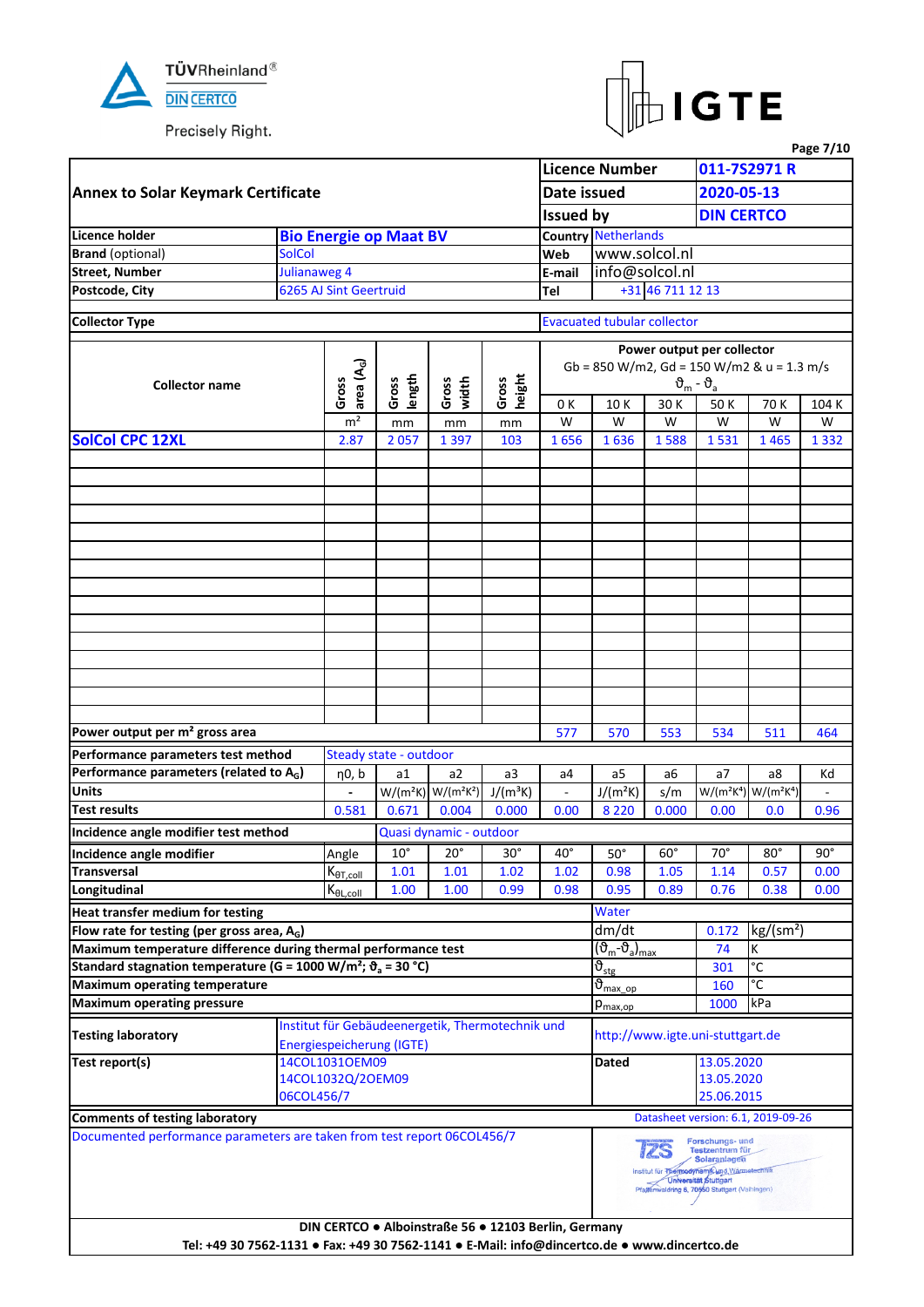



|                                                                                                                                                                                                                                                                                                                                                                                                                                                                                                                                                                                                                                                                                                                                                                                                                                                                                                                                                                                                                                                                                                                                                                                                                                                                                                                                                                                                                                                                                                                                                                                                                                                                                                                                                                                                                                                                                                                                                                                                                                                                                                                                                                                                                                                                                                                                                                                                                                                                                                                                                         |                                                                                                                                                                                                                                                                                                                                                                                                                                                                                                                                                                                                                                                                             |                |      |                                                               | Davos          |                                                      |                |                |      |                                                                               |                |      |
|---------------------------------------------------------------------------------------------------------------------------------------------------------------------------------------------------------------------------------------------------------------------------------------------------------------------------------------------------------------------------------------------------------------------------------------------------------------------------------------------------------------------------------------------------------------------------------------------------------------------------------------------------------------------------------------------------------------------------------------------------------------------------------------------------------------------------------------------------------------------------------------------------------------------------------------------------------------------------------------------------------------------------------------------------------------------------------------------------------------------------------------------------------------------------------------------------------------------------------------------------------------------------------------------------------------------------------------------------------------------------------------------------------------------------------------------------------------------------------------------------------------------------------------------------------------------------------------------------------------------------------------------------------------------------------------------------------------------------------------------------------------------------------------------------------------------------------------------------------------------------------------------------------------------------------------------------------------------------------------------------------------------------------------------------------------------------------------------------------------------------------------------------------------------------------------------------------------------------------------------------------------------------------------------------------------------------------------------------------------------------------------------------------------------------------------------------------------------------------------------------------------------------------------------------------|-----------------------------------------------------------------------------------------------------------------------------------------------------------------------------------------------------------------------------------------------------------------------------------------------------------------------------------------------------------------------------------------------------------------------------------------------------------------------------------------------------------------------------------------------------------------------------------------------------------------------------------------------------------------------------|----------------|------|---------------------------------------------------------------|----------------|------------------------------------------------------|----------------|----------------|------|-------------------------------------------------------------------------------|----------------|------|
| ზ.<br><b>Collector name</b>                                                                                                                                                                                                                                                                                                                                                                                                                                                                                                                                                                                                                                                                                                                                                                                                                                                                                                                                                                                                                                                                                                                                                                                                                                                                                                                                                                                                                                                                                                                                                                                                                                                                                                                                                                                                                                                                                                                                                                                                                                                                                                                                                                                                                                                                                                                                                                                                                                                                                                                             | $25^{\circ}$ C                                                                                                                                                                                                                                                                                                                                                                                                                                                                                                                                                                                                                                                              | $50^{\circ}$ C | 75°C | $25^{\circ}$ C                                                | $50^{\circ}$ C | 75°C                                                 | $25^{\circ}$ C | $50^{\circ}$ C | 75°C | $25^{\circ}C$                                                                 | $50^{\circ}$ C | 75°C |
| <b>Annex to Solar Keymark Certificate</b><br><b>Licence Number</b><br><b>Supplementary Information</b><br><b>Issued</b><br>Annual collector output in kWh/collector at mean fluid temperature $\vartheta_m$<br><b>Standard Locations</b><br>Stockholm<br><b>Athens</b><br>SolCol CPC 12XL<br>2 862 2 628 2 361 2 506 2 260 1 997<br>Annual output per m <sup>2</sup> gross area<br>997<br>916<br>823<br>873<br>788<br>696<br>555<br>627<br>482<br>Annual efficiency, na<br>54%<br>54%<br>41%<br>56%<br>52%<br>47%<br>48%<br>43%<br>48%<br>Fixed or tracking collector<br>1765 kWh/m <sup>2</sup><br>1630 kWh/m <sup>2</sup><br>Annual irradiation on collector plane<br>1166 kWh/ $m2$<br>$18.5^{\circ}$ C<br>$3.2^{\circ}$ C<br>$7.5^{\circ}$ C<br>Mean annual ambient air temperature<br>South, 25°<br>South, 30°<br>South, 45°<br>Collector orientation or tracking mode<br>The collector is operated at constant temperature 0m (mean of in- and outlet temperatures). The calculation of the annual collector<br>performance is performed with the official Solar Keymark spreadsheet tool Scenocalc Ver. 6.1 (September 2019). A detailed<br>description of the calculations is available at http://www.estif.org/solarkeymarknew/<br><b>Additional Information</b><br>Collector heat transfer medium<br>The collector is deemed to be suitable for roof integration<br>The collector was tested successfully under the following conditions:<br>Climate class (A+, A, B or C)<br>A<br>$\theta_a$ (°C) ><br>$H_X(MJ/m^2)$<br>G (W/m <sup>2</sup> ) ><br>1000<br>20<br>Maximum tested positive load<br>Maximum tested negative load<br>Hail resistance using ice balls (diameter)<br>35<br><b>Additional collector attribute(s)</b><br>Using external power source(s) for normal operation<br>Co-generating thermal and electrical power<br>Façade collector(s)<br><b>Energy Labelling Information</b><br>Reference Area, A <sub>sol</sub> (m <sup>2</sup> )<br><b>Hydraulic Designation Code</b><br>$6-V-12S-$<br>SolCol CPC 12XL<br>2.87<br>Data required for CDR (EU) No 811/2013 - Reference Area Asol<br>Collector efficiency (ncol)<br>54%<br>Zero-loss efficiency (n <sub>0</sub> )<br>First-order coefficient (a1)<br>Remark: Collector efficiency (ncol) is defined in CDR (EU) No 811/2013<br>Second-order coefficient (a <sub>2</sub> )<br>as collector efficiency of the solar collector at a temperature difference<br>Incidence angle modifier IAM (50°)<br>between the solar collector and the surrounding air of 40 K and a global |                                                                                                                                                                                                                                                                                                                                                                                                                                                                                                                                                                                                                                                                             |                |      |                                                               |                |                                                      |                |                |      |                                                                               |                |      |
|                                                                                                                                                                                                                                                                                                                                                                                                                                                                                                                                                                                                                                                                                                                                                                                                                                                                                                                                                                                                                                                                                                                                                                                                                                                                                                                                                                                                                                                                                                                                                                                                                                                                                                                                                                                                                                                                                                                                                                                                                                                                                                                                                                                                                                                                                                                                                                                                                                                                                                                                                         | Page 8/10<br>011-7S2971 R<br>2020-05-13<br>Würzburg<br>1799 1592 1383 1930 1713 1488<br>673<br>597<br>54%<br>48%<br>Fixed (slope = latitude - 15°; rounded to nearest 5°)<br>$9.0^{\circ}$ C<br><b>No</b><br>2400<br>3000<br>Active or passive measure(s) for self-protection<br><b>Additional Informative Technical Data</b><br>Aperature Area, $A_a$ (m <sup>2</sup> )<br>2.57<br>Data required for CDR (EU) No 812/2013 - Reference Area Asol<br>0.58<br>$W/(m^2K)$<br>0.67<br>0.004<br>0.99<br>Remark: The data given in this section are related to collector reference area<br>(A <sub>sol</sub> ) which is aperture area for values according to EN 12975-2 or gross |                |      |                                                               |                |                                                      |                |                |      |                                                                               |                |      |
|                                                                                                                                                                                                                                                                                                                                                                                                                                                                                                                                                                                                                                                                                                                                                                                                                                                                                                                                                                                                                                                                                                                                                                                                                                                                                                                                                                                                                                                                                                                                                                                                                                                                                                                                                                                                                                                                                                                                                                                                                                                                                                                                                                                                                                                                                                                                                                                                                                                                                                                                                         |                                                                                                                                                                                                                                                                                                                                                                                                                                                                                                                                                                                                                                                                             |                |      |                                                               |                |                                                      |                |                |      |                                                                               |                |      |
|                                                                                                                                                                                                                                                                                                                                                                                                                                                                                                                                                                                                                                                                                                                                                                                                                                                                                                                                                                                                                                                                                                                                                                                                                                                                                                                                                                                                                                                                                                                                                                                                                                                                                                                                                                                                                                                                                                                                                                                                                                                                                                                                                                                                                                                                                                                                                                                                                                                                                                                                                         |                                                                                                                                                                                                                                                                                                                                                                                                                                                                                                                                                                                                                                                                             |                |      |                                                               |                |                                                      |                |                |      |                                                                               |                |      |
|                                                                                                                                                                                                                                                                                                                                                                                                                                                                                                                                                                                                                                                                                                                                                                                                                                                                                                                                                                                                                                                                                                                                                                                                                                                                                                                                                                                                                                                                                                                                                                                                                                                                                                                                                                                                                                                                                                                                                                                                                                                                                                                                                                                                                                                                                                                                                                                                                                                                                                                                                         |                                                                                                                                                                                                                                                                                                                                                                                                                                                                                                                                                                                                                                                                             |                |      |                                                               |                |                                                      |                |                |      |                                                                               |                |      |
|                                                                                                                                                                                                                                                                                                                                                                                                                                                                                                                                                                                                                                                                                                                                                                                                                                                                                                                                                                                                                                                                                                                                                                                                                                                                                                                                                                                                                                                                                                                                                                                                                                                                                                                                                                                                                                                                                                                                                                                                                                                                                                                                                                                                                                                                                                                                                                                                                                                                                                                                                         |                                                                                                                                                                                                                                                                                                                                                                                                                                                                                                                                                                                                                                                                             |                |      |                                                               |                |                                                      |                |                |      |                                                                               |                |      |
|                                                                                                                                                                                                                                                                                                                                                                                                                                                                                                                                                                                                                                                                                                                                                                                                                                                                                                                                                                                                                                                                                                                                                                                                                                                                                                                                                                                                                                                                                                                                                                                                                                                                                                                                                                                                                                                                                                                                                                                                                                                                                                                                                                                                                                                                                                                                                                                                                                                                                                                                                         |                                                                                                                                                                                                                                                                                                                                                                                                                                                                                                                                                                                                                                                                             |                |      |                                                               |                |                                                      |                |                |      |                                                                               |                |      |
|                                                                                                                                                                                                                                                                                                                                                                                                                                                                                                                                                                                                                                                                                                                                                                                                                                                                                                                                                                                                                                                                                                                                                                                                                                                                                                                                                                                                                                                                                                                                                                                                                                                                                                                                                                                                                                                                                                                                                                                                                                                                                                                                                                                                                                                                                                                                                                                                                                                                                                                                                         |                                                                                                                                                                                                                                                                                                                                                                                                                                                                                                                                                                                                                                                                             |                |      |                                                               |                |                                                      |                |                |      |                                                                               |                |      |
|                                                                                                                                                                                                                                                                                                                                                                                                                                                                                                                                                                                                                                                                                                                                                                                                                                                                                                                                                                                                                                                                                                                                                                                                                                                                                                                                                                                                                                                                                                                                                                                                                                                                                                                                                                                                                                                                                                                                                                                                                                                                                                                                                                                                                                                                                                                                                                                                                                                                                                                                                         |                                                                                                                                                                                                                                                                                                                                                                                                                                                                                                                                                                                                                                                                             |                |      |                                                               |                |                                                      |                |                |      |                                                                               |                |      |
|                                                                                                                                                                                                                                                                                                                                                                                                                                                                                                                                                                                                                                                                                                                                                                                                                                                                                                                                                                                                                                                                                                                                                                                                                                                                                                                                                                                                                                                                                                                                                                                                                                                                                                                                                                                                                                                                                                                                                                                                                                                                                                                                                                                                                                                                                                                                                                                                                                                                                                                                                         |                                                                                                                                                                                                                                                                                                                                                                                                                                                                                                                                                                                                                                                                             |                |      |                                                               |                |                                                      |                |                |      |                                                                               |                |      |
|                                                                                                                                                                                                                                                                                                                                                                                                                                                                                                                                                                                                                                                                                                                                                                                                                                                                                                                                                                                                                                                                                                                                                                                                                                                                                                                                                                                                                                                                                                                                                                                                                                                                                                                                                                                                                                                                                                                                                                                                                                                                                                                                                                                                                                                                                                                                                                                                                                                                                                                                                         |                                                                                                                                                                                                                                                                                                                                                                                                                                                                                                                                                                                                                                                                             |                |      |                                                               |                |                                                      |                |                |      |                                                                               |                |      |
|                                                                                                                                                                                                                                                                                                                                                                                                                                                                                                                                                                                                                                                                                                                                                                                                                                                                                                                                                                                                                                                                                                                                                                                                                                                                                                                                                                                                                                                                                                                                                                                                                                                                                                                                                                                                                                                                                                                                                                                                                                                                                                                                                                                                                                                                                                                                                                                                                                                                                                                                                         |                                                                                                                                                                                                                                                                                                                                                                                                                                                                                                                                                                                                                                                                             |                |      |                                                               |                |                                                      |                |                |      |                                                                               |                |      |
|                                                                                                                                                                                                                                                                                                                                                                                                                                                                                                                                                                                                                                                                                                                                                                                                                                                                                                                                                                                                                                                                                                                                                                                                                                                                                                                                                                                                                                                                                                                                                                                                                                                                                                                                                                                                                                                                                                                                                                                                                                                                                                                                                                                                                                                                                                                                                                                                                                                                                                                                                         |                                                                                                                                                                                                                                                                                                                                                                                                                                                                                                                                                                                                                                                                             |                |      |                                                               |                |                                                      |                |                |      |                                                                               |                |      |
|                                                                                                                                                                                                                                                                                                                                                                                                                                                                                                                                                                                                                                                                                                                                                                                                                                                                                                                                                                                                                                                                                                                                                                                                                                                                                                                                                                                                                                                                                                                                                                                                                                                                                                                                                                                                                                                                                                                                                                                                                                                                                                                                                                                                                                                                                                                                                                                                                                                                                                                                                         |                                                                                                                                                                                                                                                                                                                                                                                                                                                                                                                                                                                                                                                                             |                |      |                                                               |                |                                                      |                |                |      |                                                                               |                |      |
|                                                                                                                                                                                                                                                                                                                                                                                                                                                                                                                                                                                                                                                                                                                                                                                                                                                                                                                                                                                                                                                                                                                                                                                                                                                                                                                                                                                                                                                                                                                                                                                                                                                                                                                                                                                                                                                                                                                                                                                                                                                                                                                                                                                                                                                                                                                                                                                                                                                                                                                                                         |                                                                                                                                                                                                                                                                                                                                                                                                                                                                                                                                                                                                                                                                             |                |      | 1244 kWh/m <sup>2</sup><br>South, 35°<br><b>Water-Glycole</b> |                |                                                      |                |                |      |                                                                               |                | 519  |
|                                                                                                                                                                                                                                                                                                                                                                                                                                                                                                                                                                                                                                                                                                                                                                                                                                                                                                                                                                                                                                                                                                                                                                                                                                                                                                                                                                                                                                                                                                                                                                                                                                                                                                                                                                                                                                                                                                                                                                                                                                                                                                                                                                                                                                                                                                                                                                                                                                                                                                                                                         |                                                                                                                                                                                                                                                                                                                                                                                                                                                                                                                                                                                                                                                                             |                |      |                                                               |                |                                                      |                |                |      |                                                                               |                | 42%  |
|                                                                                                                                                                                                                                                                                                                                                                                                                                                                                                                                                                                                                                                                                                                                                                                                                                                                                                                                                                                                                                                                                                                                                                                                                                                                                                                                                                                                                                                                                                                                                                                                                                                                                                                                                                                                                                                                                                                                                                                                                                                                                                                                                                                                                                                                                                                                                                                                                                                                                                                                                         |                                                                                                                                                                                                                                                                                                                                                                                                                                                                                                                                                                                                                                                                             |                |      |                                                               |                |                                                      |                |                |      |                                                                               |                |      |
|                                                                                                                                                                                                                                                                                                                                                                                                                                                                                                                                                                                                                                                                                                                                                                                                                                                                                                                                                                                                                                                                                                                                                                                                                                                                                                                                                                                                                                                                                                                                                                                                                                                                                                                                                                                                                                                                                                                                                                                                                                                                                                                                                                                                                                                                                                                                                                                                                                                                                                                                                         | solar irradiance of 1000 W/m <sup>2</sup> , expressed in % and rounded to the<br>nearest integer. Deviating from the regulation ncol is based on<br>reference area (Asol) which is aperture area for values according to EN                                                                                                                                                                                                                                                                                                                                                                                                                                                 |                |      |                                                               |                |                                                      |                |                |      |                                                                               |                |      |
|                                                                                                                                                                                                                                                                                                                                                                                                                                                                                                                                                                                                                                                                                                                                                                                                                                                                                                                                                                                                                                                                                                                                                                                                                                                                                                                                                                                                                                                                                                                                                                                                                                                                                                                                                                                                                                                                                                                                                                                                                                                                                                                                                                                                                                                                                                                                                                                                                                                                                                                                                         |                                                                                                                                                                                                                                                                                                                                                                                                                                                                                                                                                                                                                                                                             |                |      |                                                               |                |                                                      |                |                |      |                                                                               |                |      |
|                                                                                                                                                                                                                                                                                                                                                                                                                                                                                                                                                                                                                                                                                                                                                                                                                                                                                                                                                                                                                                                                                                                                                                                                                                                                                                                                                                                                                                                                                                                                                                                                                                                                                                                                                                                                                                                                                                                                                                                                                                                                                                                                                                                                                                                                                                                                                                                                                                                                                                                                                         |                                                                                                                                                                                                                                                                                                                                                                                                                                                                                                                                                                                                                                                                             |                |      |                                                               |                |                                                      |                |                |      |                                                                               |                |      |
|                                                                                                                                                                                                                                                                                                                                                                                                                                                                                                                                                                                                                                                                                                                                                                                                                                                                                                                                                                                                                                                                                                                                                                                                                                                                                                                                                                                                                                                                                                                                                                                                                                                                                                                                                                                                                                                                                                                                                                                                                                                                                                                                                                                                                                                                                                                                                                                                                                                                                                                                                         |                                                                                                                                                                                                                                                                                                                                                                                                                                                                                                                                                                                                                                                                             |                |      |                                                               |                |                                                      |                |                |      |                                                                               |                |      |
|                                                                                                                                                                                                                                                                                                                                                                                                                                                                                                                                                                                                                                                                                                                                                                                                                                                                                                                                                                                                                                                                                                                                                                                                                                                                                                                                                                                                                                                                                                                                                                                                                                                                                                                                                                                                                                                                                                                                                                                                                                                                                                                                                                                                                                                                                                                                                                                                                                                                                                                                                         |                                                                                                                                                                                                                                                                                                                                                                                                                                                                                                                                                                                                                                                                             |                |      |                                                               |                |                                                      |                |                |      |                                                                               |                |      |
|                                                                                                                                                                                                                                                                                                                                                                                                                                                                                                                                                                                                                                                                                                                                                                                                                                                                                                                                                                                                                                                                                                                                                                                                                                                                                                                                                                                                                                                                                                                                                                                                                                                                                                                                                                                                                                                                                                                                                                                                                                                                                                                                                                                                                                                                                                                                                                                                                                                                                                                                                         |                                                                                                                                                                                                                                                                                                                                                                                                                                                                                                                                                                                                                                                                             |                |      |                                                               |                |                                                      |                |                |      |                                                                               |                |      |
|                                                                                                                                                                                                                                                                                                                                                                                                                                                                                                                                                                                                                                                                                                                                                                                                                                                                                                                                                                                                                                                                                                                                                                                                                                                                                                                                                                                                                                                                                                                                                                                                                                                                                                                                                                                                                                                                                                                                                                                                                                                                                                                                                                                                                                                                                                                                                                                                                                                                                                                                                         |                                                                                                                                                                                                                                                                                                                                                                                                                                                                                                                                                                                                                                                                             |                |      |                                                               |                |                                                      |                |                |      |                                                                               |                |      |
|                                                                                                                                                                                                                                                                                                                                                                                                                                                                                                                                                                                                                                                                                                                                                                                                                                                                                                                                                                                                                                                                                                                                                                                                                                                                                                                                                                                                                                                                                                                                                                                                                                                                                                                                                                                                                                                                                                                                                                                                                                                                                                                                                                                                                                                                                                                                                                                                                                                                                                                                                         |                                                                                                                                                                                                                                                                                                                                                                                                                                                                                                                                                                                                                                                                             |                |      |                                                               |                |                                                      |                |                |      |                                                                               |                |      |
|                                                                                                                                                                                                                                                                                                                                                                                                                                                                                                                                                                                                                                                                                                                                                                                                                                                                                                                                                                                                                                                                                                                                                                                                                                                                                                                                                                                                                                                                                                                                                                                                                                                                                                                                                                                                                                                                                                                                                                                                                                                                                                                                                                                                                                                                                                                                                                                                                                                                                                                                                         |                                                                                                                                                                                                                                                                                                                                                                                                                                                                                                                                                                                                                                                                             |                |      |                                                               |                |                                                      |                |                |      |                                                                               |                |      |
|                                                                                                                                                                                                                                                                                                                                                                                                                                                                                                                                                                                                                                                                                                                                                                                                                                                                                                                                                                                                                                                                                                                                                                                                                                                                                                                                                                                                                                                                                                                                                                                                                                                                                                                                                                                                                                                                                                                                                                                                                                                                                                                                                                                                                                                                                                                                                                                                                                                                                                                                                         |                                                                                                                                                                                                                                                                                                                                                                                                                                                                                                                                                                                                                                                                             |                |      |                                                               |                |                                                      |                |                |      |                                                                               |                |      |
|                                                                                                                                                                                                                                                                                                                                                                                                                                                                                                                                                                                                                                                                                                                                                                                                                                                                                                                                                                                                                                                                                                                                                                                                                                                                                                                                                                                                                                                                                                                                                                                                                                                                                                                                                                                                                                                                                                                                                                                                                                                                                                                                                                                                                                                                                                                                                                                                                                                                                                                                                         |                                                                                                                                                                                                                                                                                                                                                                                                                                                                                                                                                                                                                                                                             |                |      |                                                               |                |                                                      |                |                |      |                                                                               |                |      |
|                                                                                                                                                                                                                                                                                                                                                                                                                                                                                                                                                                                                                                                                                                                                                                                                                                                                                                                                                                                                                                                                                                                                                                                                                                                                                                                                                                                                                                                                                                                                                                                                                                                                                                                                                                                                                                                                                                                                                                                                                                                                                                                                                                                                                                                                                                                                                                                                                                                                                                                                                         |                                                                                                                                                                                                                                                                                                                                                                                                                                                                                                                                                                                                                                                                             |                |      |                                                               |                |                                                      |                |                |      |                                                                               |                |      |
|                                                                                                                                                                                                                                                                                                                                                                                                                                                                                                                                                                                                                                                                                                                                                                                                                                                                                                                                                                                                                                                                                                                                                                                                                                                                                                                                                                                                                                                                                                                                                                                                                                                                                                                                                                                                                                                                                                                                                                                                                                                                                                                                                                                                                                                                                                                                                                                                                                                                                                                                                         |                                                                                                                                                                                                                                                                                                                                                                                                                                                                                                                                                                                                                                                                             |                |      |                                                               |                |                                                      |                |                |      |                                                                               |                | 600  |
|                                                                                                                                                                                                                                                                                                                                                                                                                                                                                                                                                                                                                                                                                                                                                                                                                                                                                                                                                                                                                                                                                                                                                                                                                                                                                                                                                                                                                                                                                                                                                                                                                                                                                                                                                                                                                                                                                                                                                                                                                                                                                                                                                                                                                                                                                                                                                                                                                                                                                                                                                         |                                                                                                                                                                                                                                                                                                                                                                                                                                                                                                                                                                                                                                                                             |                |      |                                                               |                |                                                      |                |                |      |                                                                               |                | Pa   |
|                                                                                                                                                                                                                                                                                                                                                                                                                                                                                                                                                                                                                                                                                                                                                                                                                                                                                                                                                                                                                                                                                                                                                                                                                                                                                                                                                                                                                                                                                                                                                                                                                                                                                                                                                                                                                                                                                                                                                                                                                                                                                                                                                                                                                                                                                                                                                                                                                                                                                                                                                         |                                                                                                                                                                                                                                                                                                                                                                                                                                                                                                                                                                                                                                                                             |                |      |                                                               |                |                                                      |                |                |      |                                                                               |                | Pa   |
|                                                                                                                                                                                                                                                                                                                                                                                                                                                                                                                                                                                                                                                                                                                                                                                                                                                                                                                                                                                                                                                                                                                                                                                                                                                                                                                                                                                                                                                                                                                                                                                                                                                                                                                                                                                                                                                                                                                                                                                                                                                                                                                                                                                                                                                                                                                                                                                                                                                                                                                                                         |                                                                                                                                                                                                                                                                                                                                                                                                                                                                                                                                                                                                                                                                             |                |      |                                                               |                |                                                      |                |                |      |                                                                               |                | mm   |
|                                                                                                                                                                                                                                                                                                                                                                                                                                                                                                                                                                                                                                                                                                                                                                                                                                                                                                                                                                                                                                                                                                                                                                                                                                                                                                                                                                                                                                                                                                                                                                                                                                                                                                                                                                                                                                                                                                                                                                                                                                                                                                                                                                                                                                                                                                                                                                                                                                                                                                                                                         |                                                                                                                                                                                                                                                                                                                                                                                                                                                                                                                                                                                                                                                                             |                |      |                                                               |                |                                                      |                |                |      |                                                                               |                |      |
|                                                                                                                                                                                                                                                                                                                                                                                                                                                                                                                                                                                                                                                                                                                                                                                                                                                                                                                                                                                                                                                                                                                                                                                                                                                                                                                                                                                                                                                                                                                                                                                                                                                                                                                                                                                                                                                                                                                                                                                                                                                                                                                                                                                                                                                                                                                                                                                                                                                                                                                                                         |                                                                                                                                                                                                                                                                                                                                                                                                                                                                                                                                                                                                                                                                             |                |      |                                                               |                |                                                      |                |                |      |                                                                               |                |      |
|                                                                                                                                                                                                                                                                                                                                                                                                                                                                                                                                                                                                                                                                                                                                                                                                                                                                                                                                                                                                                                                                                                                                                                                                                                                                                                                                                                                                                                                                                                                                                                                                                                                                                                                                                                                                                                                                                                                                                                                                                                                                                                                                                                                                                                                                                                                                                                                                                                                                                                                                                         |                                                                                                                                                                                                                                                                                                                                                                                                                                                                                                                                                                                                                                                                             |                |      |                                                               |                |                                                      |                |                |      |                                                                               |                |      |
|                                                                                                                                                                                                                                                                                                                                                                                                                                                                                                                                                                                                                                                                                                                                                                                                                                                                                                                                                                                                                                                                                                                                                                                                                                                                                                                                                                                                                                                                                                                                                                                                                                                                                                                                                                                                                                                                                                                                                                                                                                                                                                                                                                                                                                                                                                                                                                                                                                                                                                                                                         |                                                                                                                                                                                                                                                                                                                                                                                                                                                                                                                                                                                                                                                                             |                |      |                                                               |                |                                                      |                |                |      |                                                                               |                |      |
|                                                                                                                                                                                                                                                                                                                                                                                                                                                                                                                                                                                                                                                                                                                                                                                                                                                                                                                                                                                                                                                                                                                                                                                                                                                                                                                                                                                                                                                                                                                                                                                                                                                                                                                                                                                                                                                                                                                                                                                                                                                                                                                                                                                                                                                                                                                                                                                                                                                                                                                                                         |                                                                                                                                                                                                                                                                                                                                                                                                                                                                                                                                                                                                                                                                             |                |      |                                                               |                |                                                      |                |                |      |                                                                               |                |      |
|                                                                                                                                                                                                                                                                                                                                                                                                                                                                                                                                                                                                                                                                                                                                                                                                                                                                                                                                                                                                                                                                                                                                                                                                                                                                                                                                                                                                                                                                                                                                                                                                                                                                                                                                                                                                                                                                                                                                                                                                                                                                                                                                                                                                                                                                                                                                                                                                                                                                                                                                                         |                                                                                                                                                                                                                                                                                                                                                                                                                                                                                                                                                                                                                                                                             |                |      |                                                               |                |                                                      |                |                |      |                                                                               |                |      |
|                                                                                                                                                                                                                                                                                                                                                                                                                                                                                                                                                                                                                                                                                                                                                                                                                                                                                                                                                                                                                                                                                                                                                                                                                                                                                                                                                                                                                                                                                                                                                                                                                                                                                                                                                                                                                                                                                                                                                                                                                                                                                                                                                                                                                                                                                                                                                                                                                                                                                                                                                         |                                                                                                                                                                                                                                                                                                                                                                                                                                                                                                                                                                                                                                                                             |                |      |                                                               |                |                                                      |                |                |      |                                                                               |                |      |
|                                                                                                                                                                                                                                                                                                                                                                                                                                                                                                                                                                                                                                                                                                                                                                                                                                                                                                                                                                                                                                                                                                                                                                                                                                                                                                                                                                                                                                                                                                                                                                                                                                                                                                                                                                                                                                                                                                                                                                                                                                                                                                                                                                                                                                                                                                                                                                                                                                                                                                                                                         |                                                                                                                                                                                                                                                                                                                                                                                                                                                                                                                                                                                                                                                                             |                |      |                                                               |                |                                                      |                |                |      |                                                                               |                |      |
|                                                                                                                                                                                                                                                                                                                                                                                                                                                                                                                                                                                                                                                                                                                                                                                                                                                                                                                                                                                                                                                                                                                                                                                                                                                                                                                                                                                                                                                                                                                                                                                                                                                                                                                                                                                                                                                                                                                                                                                                                                                                                                                                                                                                                                                                                                                                                                                                                                                                                                                                                         |                                                                                                                                                                                                                                                                                                                                                                                                                                                                                                                                                                                                                                                                             |                |      |                                                               |                |                                                      |                |                |      |                                                                               |                |      |
|                                                                                                                                                                                                                                                                                                                                                                                                                                                                                                                                                                                                                                                                                                                                                                                                                                                                                                                                                                                                                                                                                                                                                                                                                                                                                                                                                                                                                                                                                                                                                                                                                                                                                                                                                                                                                                                                                                                                                                                                                                                                                                                                                                                                                                                                                                                                                                                                                                                                                                                                                         |                                                                                                                                                                                                                                                                                                                                                                                                                                                                                                                                                                                                                                                                             |                |      |                                                               |                |                                                      |                |                |      |                                                                               |                |      |
|                                                                                                                                                                                                                                                                                                                                                                                                                                                                                                                                                                                                                                                                                                                                                                                                                                                                                                                                                                                                                                                                                                                                                                                                                                                                                                                                                                                                                                                                                                                                                                                                                                                                                                                                                                                                                                                                                                                                                                                                                                                                                                                                                                                                                                                                                                                                                                                                                                                                                                                                                         |                                                                                                                                                                                                                                                                                                                                                                                                                                                                                                                                                                                                                                                                             |                |      |                                                               |                |                                                      |                |                |      |                                                                               |                |      |
|                                                                                                                                                                                                                                                                                                                                                                                                                                                                                                                                                                                                                                                                                                                                                                                                                                                                                                                                                                                                                                                                                                                                                                                                                                                                                                                                                                                                                                                                                                                                                                                                                                                                                                                                                                                                                                                                                                                                                                                                                                                                                                                                                                                                                                                                                                                                                                                                                                                                                                                                                         |                                                                                                                                                                                                                                                                                                                                                                                                                                                                                                                                                                                                                                                                             |                |      |                                                               |                |                                                      |                |                |      |                                                                               |                |      |
|                                                                                                                                                                                                                                                                                                                                                                                                                                                                                                                                                                                                                                                                                                                                                                                                                                                                                                                                                                                                                                                                                                                                                                                                                                                                                                                                                                                                                                                                                                                                                                                                                                                                                                                                                                                                                                                                                                                                                                                                                                                                                                                                                                                                                                                                                                                                                                                                                                                                                                                                                         |                                                                                                                                                                                                                                                                                                                                                                                                                                                                                                                                                                                                                                                                             |                |      |                                                               |                |                                                      |                |                |      |                                                                               |                |      |
|                                                                                                                                                                                                                                                                                                                                                                                                                                                                                                                                                                                                                                                                                                                                                                                                                                                                                                                                                                                                                                                                                                                                                                                                                                                                                                                                                                                                                                                                                                                                                                                                                                                                                                                                                                                                                                                                                                                                                                                                                                                                                                                                                                                                                                                                                                                                                                                                                                                                                                                                                         |                                                                                                                                                                                                                                                                                                                                                                                                                                                                                                                                                                                                                                                                             |                |      |                                                               |                |                                                      |                |                |      |                                                                               |                |      |
|                                                                                                                                                                                                                                                                                                                                                                                                                                                                                                                                                                                                                                                                                                                                                                                                                                                                                                                                                                                                                                                                                                                                                                                                                                                                                                                                                                                                                                                                                                                                                                                                                                                                                                                                                                                                                                                                                                                                                                                                                                                                                                                                                                                                                                                                                                                                                                                                                                                                                                                                                         |                                                                                                                                                                                                                                                                                                                                                                                                                                                                                                                                                                                                                                                                             |                |      |                                                               |                |                                                      |                |                |      |                                                                               |                |      |
|                                                                                                                                                                                                                                                                                                                                                                                                                                                                                                                                                                                                                                                                                                                                                                                                                                                                                                                                                                                                                                                                                                                                                                                                                                                                                                                                                                                                                                                                                                                                                                                                                                                                                                                                                                                                                                                                                                                                                                                                                                                                                                                                                                                                                                                                                                                                                                                                                                                                                                                                                         |                                                                                                                                                                                                                                                                                                                                                                                                                                                                                                                                                                                                                                                                             |                |      |                                                               |                |                                                      |                |                |      |                                                                               |                |      |
|                                                                                                                                                                                                                                                                                                                                                                                                                                                                                                                                                                                                                                                                                                                                                                                                                                                                                                                                                                                                                                                                                                                                                                                                                                                                                                                                                                                                                                                                                                                                                                                                                                                                                                                                                                                                                                                                                                                                                                                                                                                                                                                                                                                                                                                                                                                                                                                                                                                                                                                                                         |                                                                                                                                                                                                                                                                                                                                                                                                                                                                                                                                                                                                                                                                             |                |      |                                                               |                |                                                      |                |                |      |                                                                               |                |      |
|                                                                                                                                                                                                                                                                                                                                                                                                                                                                                                                                                                                                                                                                                                                                                                                                                                                                                                                                                                                                                                                                                                                                                                                                                                                                                                                                                                                                                                                                                                                                                                                                                                                                                                                                                                                                                                                                                                                                                                                                                                                                                                                                                                                                                                                                                                                                                                                                                                                                                                                                                         |                                                                                                                                                                                                                                                                                                                                                                                                                                                                                                                                                                                                                                                                             |                |      |                                                               |                |                                                      |                |                |      |                                                                               | $W/(m^2K^2)$   |      |
|                                                                                                                                                                                                                                                                                                                                                                                                                                                                                                                                                                                                                                                                                                                                                                                                                                                                                                                                                                                                                                                                                                                                                                                                                                                                                                                                                                                                                                                                                                                                                                                                                                                                                                                                                                                                                                                                                                                                                                                                                                                                                                                                                                                                                                                                                                                                                                                                                                                                                                                                                         |                                                                                                                                                                                                                                                                                                                                                                                                                                                                                                                                                                                                                                                                             |                |      |                                                               |                |                                                      |                |                |      |                                                                               |                |      |
|                                                                                                                                                                                                                                                                                                                                                                                                                                                                                                                                                                                                                                                                                                                                                                                                                                                                                                                                                                                                                                                                                                                                                                                                                                                                                                                                                                                                                                                                                                                                                                                                                                                                                                                                                                                                                                                                                                                                                                                                                                                                                                                                                                                                                                                                                                                                                                                                                                                                                                                                                         |                                                                                                                                                                                                                                                                                                                                                                                                                                                                                                                                                                                                                                                                             |                |      |                                                               |                |                                                      |                |                |      |                                                                               |                |      |
|                                                                                                                                                                                                                                                                                                                                                                                                                                                                                                                                                                                                                                                                                                                                                                                                                                                                                                                                                                                                                                                                                                                                                                                                                                                                                                                                                                                                                                                                                                                                                                                                                                                                                                                                                                                                                                                                                                                                                                                                                                                                                                                                                                                                                                                                                                                                                                                                                                                                                                                                                         |                                                                                                                                                                                                                                                                                                                                                                                                                                                                                                                                                                                                                                                                             |                |      |                                                               |                |                                                      |                |                |      |                                                                               |                |      |
|                                                                                                                                                                                                                                                                                                                                                                                                                                                                                                                                                                                                                                                                                                                                                                                                                                                                                                                                                                                                                                                                                                                                                                                                                                                                                                                                                                                                                                                                                                                                                                                                                                                                                                                                                                                                                                                                                                                                                                                                                                                                                                                                                                                                                                                                                                                                                                                                                                                                                                                                                         |                                                                                                                                                                                                                                                                                                                                                                                                                                                                                                                                                                                                                                                                             |                |      |                                                               |                |                                                      |                |                |      | area for ISO 9806. Consistent data sets for either aperture or gross area can |                |      |
|                                                                                                                                                                                                                                                                                                                                                                                                                                                                                                                                                                                                                                                                                                                                                                                                                                                                                                                                                                                                                                                                                                                                                                                                                                                                                                                                                                                                                                                                                                                                                                                                                                                                                                                                                                                                                                                                                                                                                                                                                                                                                                                                                                                                                                                                                                                                                                                                                                                                                                                                                         |                                                                                                                                                                                                                                                                                                                                                                                                                                                                                                                                                                                                                                                                             |                |      |                                                               |                |                                                      |                |                |      | be used in calculations like in the regulation 811 and 812 and simulation     |                |      |
| 12975-2 or gross area for ISO 9806:2017.                                                                                                                                                                                                                                                                                                                                                                                                                                                                                                                                                                                                                                                                                                                                                                                                                                                                                                                                                                                                                                                                                                                                                                                                                                                                                                                                                                                                                                                                                                                                                                                                                                                                                                                                                                                                                                                                                                                                                                                                                                                                                                                                                                                                                                                                                                                                                                                                                                                                                                                |                                                                                                                                                                                                                                                                                                                                                                                                                                                                                                                                                                                                                                                                             |                |      | programs.                                                     |                |                                                      |                |                |      |                                                                               |                |      |
|                                                                                                                                                                                                                                                                                                                                                                                                                                                                                                                                                                                                                                                                                                                                                                                                                                                                                                                                                                                                                                                                                                                                                                                                                                                                                                                                                                                                                                                                                                                                                                                                                                                                                                                                                                                                                                                                                                                                                                                                                                                                                                                                                                                                                                                                                                                                                                                                                                                                                                                                                         |                                                                                                                                                                                                                                                                                                                                                                                                                                                                                                                                                                                                                                                                             |                |      |                                                               |                | DIN CERTCO . Alboinstraße 56 . 12103 Berlin, Germany |                |                |      |                                                                               |                |      |
|                                                                                                                                                                                                                                                                                                                                                                                                                                                                                                                                                                                                                                                                                                                                                                                                                                                                                                                                                                                                                                                                                                                                                                                                                                                                                                                                                                                                                                                                                                                                                                                                                                                                                                                                                                                                                                                                                                                                                                                                                                                                                                                                                                                                                                                                                                                                                                                                                                                                                                                                                         |                                                                                                                                                                                                                                                                                                                                                                                                                                                                                                                                                                                                                                                                             |                |      |                                                               |                |                                                      |                |                |      |                                                                               |                |      |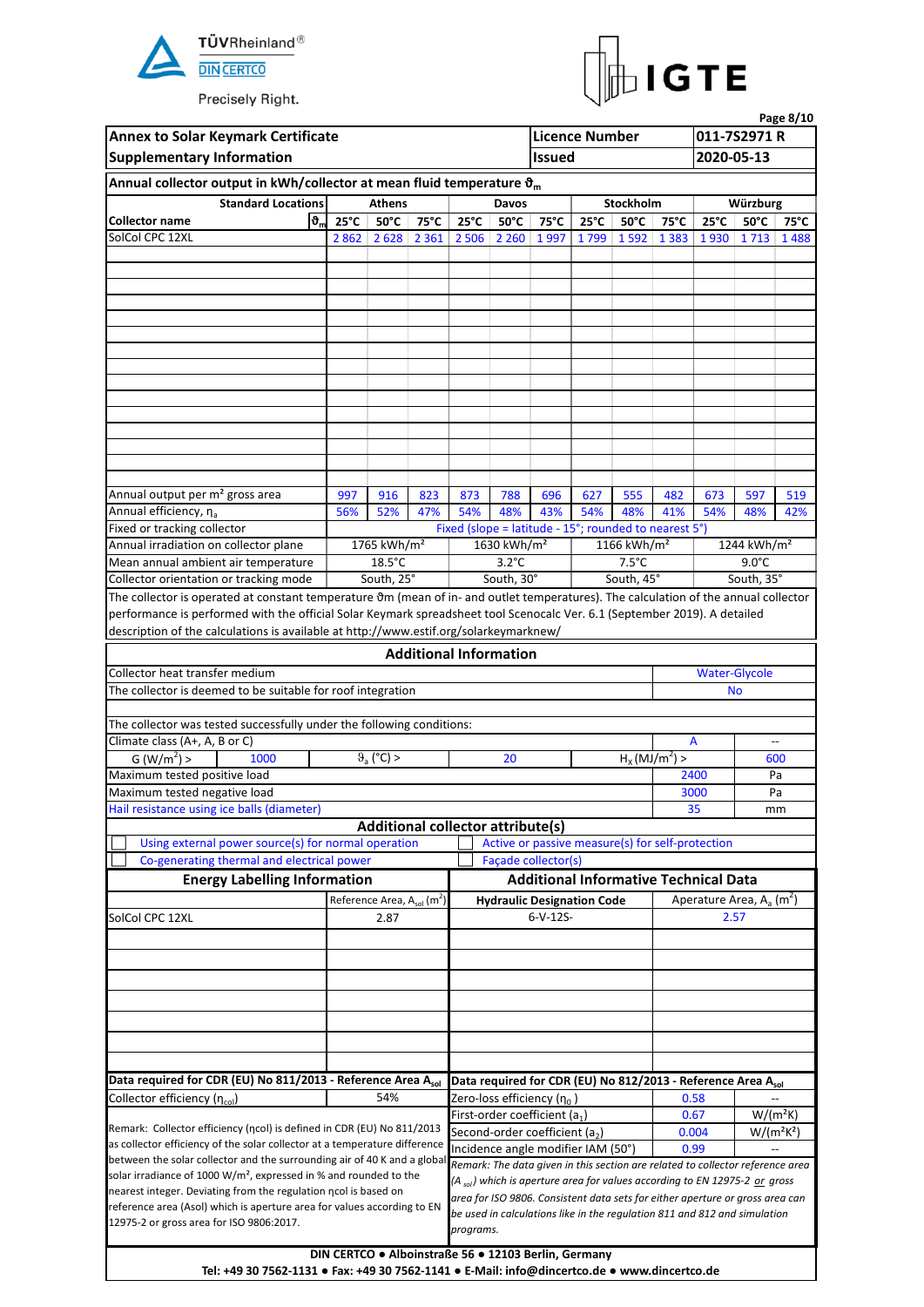



|                                                                                                |               |                                                         |                        |                                                  |                 |                                                      |                                                  |                   |                                                                                                                                                                         |                                                                                                                                                                                                                                                                                                                                                                                                                                                                                                                          | Page 9/10  |  |  |  |
|------------------------------------------------------------------------------------------------|---------------|---------------------------------------------------------|------------------------|--------------------------------------------------|-----------------|------------------------------------------------------|--------------------------------------------------|-------------------|-------------------------------------------------------------------------------------------------------------------------------------------------------------------------|--------------------------------------------------------------------------------------------------------------------------------------------------------------------------------------------------------------------------------------------------------------------------------------------------------------------------------------------------------------------------------------------------------------------------------------------------------------------------------------------------------------------------|------------|--|--|--|
|                                                                                                |               |                                                         |                        |                                                  |                 |                                                      | <b>Licence Number</b>                            |                   |                                                                                                                                                                         | 011-7S2971 R                                                                                                                                                                                                                                                                                                                                                                                                                                                                                                             |            |  |  |  |
| <b>Annex to Solar Keymark Certificate</b>                                                      |               |                                                         |                        |                                                  |                 | Date issued                                          |                                                  |                   |                                                                                                                                                                         |                                                                                                                                                                                                                                                                                                                                                                                                                                                                                                                          |            |  |  |  |
|                                                                                                |               |                                                         |                        |                                                  |                 | <b>Issued by</b>                                     |                                                  |                   |                                                                                                                                                                         |                                                                                                                                                                                                                                                                                                                                                                                                                                                                                                                          |            |  |  |  |
| Licence holder                                                                                 |               | <b>Bio Energie op Maat BV</b>                           |                        |                                                  |                 |                                                      | <b>Country Netherlands</b>                       |                   |                                                                                                                                                                         |                                                                                                                                                                                                                                                                                                                                                                                                                                                                                                                          |            |  |  |  |
| <b>Brand</b> (optional)                                                                        | <b>SolCol</b> |                                                         |                        |                                                  |                 | Web                                                  | www.solcol.nl                                    |                   |                                                                                                                                                                         |                                                                                                                                                                                                                                                                                                                                                                                                                                                                                                                          |            |  |  |  |
| <b>Street, Number</b>                                                                          | Julianaweg 4  |                                                         |                        |                                                  |                 | E-mail                                               | info@solcol.nl                                   |                   |                                                                                                                                                                         |                                                                                                                                                                                                                                                                                                                                                                                                                                                                                                                          |            |  |  |  |
| Postcode, City                                                                                 |               | 6265 AJ Sint Geertruid                                  |                        |                                                  |                 | Tel                                                  |                                                  | +31 46 711 12 13  |                                                                                                                                                                         |                                                                                                                                                                                                                                                                                                                                                                                                                                                                                                                          |            |  |  |  |
|                                                                                                |               |                                                         |                        |                                                  |                 |                                                      |                                                  |                   |                                                                                                                                                                         |                                                                                                                                                                                                                                                                                                                                                                                                                                                                                                                          |            |  |  |  |
| <b>Collector Type</b>                                                                          |               |                                                         |                        |                                                  |                 |                                                      | <b>Evacuated tubular collector</b>               |                   |                                                                                                                                                                         |                                                                                                                                                                                                                                                                                                                                                                                                                                                                                                                          |            |  |  |  |
|                                                                                                |               |                                                         |                        |                                                  |                 |                                                      |                                                  |                   |                                                                                                                                                                         |                                                                                                                                                                                                                                                                                                                                                                                                                                                                                                                          |            |  |  |  |
|                                                                                                |               | area $(A_G)$                                            |                        |                                                  |                 |                                                      |                                                  |                   |                                                                                                                                                                         |                                                                                                                                                                                                                                                                                                                                                                                                                                                                                                                          |            |  |  |  |
| <b>Collector name</b>                                                                          |               | Gross                                                   | length<br>Gross        | Gross<br>width                                   | height<br>Gross |                                                      |                                                  |                   | $\vartheta_{\rm m}$ - $\vartheta_{\rm a}$                                                                                                                               |                                                                                                                                                                                                                                                                                                                                                                                                                                                                                                                          |            |  |  |  |
|                                                                                                |               |                                                         |                        |                                                  |                 | 0 K                                                  | 30 K<br>10K                                      |                   | 50K                                                                                                                                                                     | 70 K                                                                                                                                                                                                                                                                                                                                                                                                                                                                                                                     | 104 K      |  |  |  |
|                                                                                                |               | m <sup>2</sup>                                          | mm                     | mm                                               | mm              | W                                                    | W                                                | W                 | W                                                                                                                                                                       | W                                                                                                                                                                                                                                                                                                                                                                                                                                                                                                                        | W          |  |  |  |
| <b>SolCol CPC 18</b>                                                                           |               | 3.42                                                    | 1640                   | 2087                                             | 103             | 1933                                                 | 1909                                             | 1853              | 1787                                                                                                                                                                    | 1709                                                                                                                                                                                                                                                                                                                                                                                                                                                                                                                     | 1551       |  |  |  |
|                                                                                                |               |                                                         |                        |                                                  |                 |                                                      |                                                  |                   |                                                                                                                                                                         |                                                                                                                                                                                                                                                                                                                                                                                                                                                                                                                          |            |  |  |  |
|                                                                                                |               |                                                         |                        |                                                  |                 |                                                      |                                                  |                   |                                                                                                                                                                         |                                                                                                                                                                                                                                                                                                                                                                                                                                                                                                                          |            |  |  |  |
|                                                                                                |               |                                                         |                        |                                                  |                 |                                                      |                                                  |                   |                                                                                                                                                                         |                                                                                                                                                                                                                                                                                                                                                                                                                                                                                                                          |            |  |  |  |
|                                                                                                |               |                                                         |                        |                                                  |                 |                                                      |                                                  |                   |                                                                                                                                                                         |                                                                                                                                                                                                                                                                                                                                                                                                                                                                                                                          |            |  |  |  |
|                                                                                                |               |                                                         |                        |                                                  |                 |                                                      |                                                  |                   |                                                                                                                                                                         |                                                                                                                                                                                                                                                                                                                                                                                                                                                                                                                          |            |  |  |  |
|                                                                                                |               |                                                         |                        |                                                  |                 |                                                      |                                                  |                   |                                                                                                                                                                         |                                                                                                                                                                                                                                                                                                                                                                                                                                                                                                                          |            |  |  |  |
|                                                                                                |               |                                                         |                        |                                                  |                 |                                                      |                                                  |                   |                                                                                                                                                                         |                                                                                                                                                                                                                                                                                                                                                                                                                                                                                                                          |            |  |  |  |
|                                                                                                |               |                                                         |                        |                                                  |                 |                                                      |                                                  |                   |                                                                                                                                                                         |                                                                                                                                                                                                                                                                                                                                                                                                                                                                                                                          |            |  |  |  |
|                                                                                                |               |                                                         |                        |                                                  |                 |                                                      |                                                  |                   |                                                                                                                                                                         |                                                                                                                                                                                                                                                                                                                                                                                                                                                                                                                          |            |  |  |  |
|                                                                                                |               |                                                         |                        |                                                  |                 |                                                      |                                                  |                   |                                                                                                                                                                         |                                                                                                                                                                                                                                                                                                                                                                                                                                                                                                                          |            |  |  |  |
|                                                                                                |               |                                                         |                        |                                                  |                 |                                                      |                                                  |                   |                                                                                                                                                                         |                                                                                                                                                                                                                                                                                                                                                                                                                                                                                                                          |            |  |  |  |
|                                                                                                |               |                                                         |                        |                                                  |                 |                                                      |                                                  |                   |                                                                                                                                                                         |                                                                                                                                                                                                                                                                                                                                                                                                                                                                                                                          |            |  |  |  |
|                                                                                                |               |                                                         |                        |                                                  |                 |                                                      |                                                  |                   |                                                                                                                                                                         |                                                                                                                                                                                                                                                                                                                                                                                                                                                                                                                          |            |  |  |  |
|                                                                                                |               |                                                         |                        |                                                  |                 |                                                      |                                                  |                   |                                                                                                                                                                         |                                                                                                                                                                                                                                                                                                                                                                                                                                                                                                                          |            |  |  |  |
|                                                                                                |               |                                                         |                        |                                                  |                 |                                                      |                                                  |                   |                                                                                                                                                                         |                                                                                                                                                                                                                                                                                                                                                                                                                                                                                                                          |            |  |  |  |
| Power output per m <sup>2</sup> gross area                                                     |               |                                                         |                        |                                                  |                 | 565                                                  | 558                                              | 542               |                                                                                                                                                                         |                                                                                                                                                                                                                                                                                                                                                                                                                                                                                                                          | 454        |  |  |  |
| Performance parameters test method                                                             |               |                                                         | Steady state - outdoor |                                                  |                 |                                                      |                                                  |                   |                                                                                                                                                                         |                                                                                                                                                                                                                                                                                                                                                                                                                                                                                                                          |            |  |  |  |
| Performance parameters (related to $A_G$ )                                                     |               | η0, b                                                   | a1                     | a2                                               | a3              | a4                                                   | a5                                               | a6                | a <sub>7</sub>                                                                                                                                                          | a8                                                                                                                                                                                                                                                                                                                                                                                                                                                                                                                       | Κd         |  |  |  |
| <b>Units</b>                                                                                   |               |                                                         |                        | $W/(m^2K)$ W/(m <sup>2</sup> K <sup>2</sup> )    | $J/(m^3K)$      | $\blacksquare$                                       | $J/(m^2K)$                                       | s/m               |                                                                                                                                                                         | 2020-05-13<br><b>DIN CERTCO</b><br>Power output per collector<br>Gb = 850 W/m2, Gd = 150 W/m2 & u = 1.3 m/s<br>522<br>500<br>W/(m <sup>2</sup> K <sup>4</sup> ) W/(m <sup>2</sup> K <sup>4</sup> )<br>0.00<br>0.0<br>$70^{\circ}$<br>$80^\circ$<br>1.14<br>0.57<br>0.76<br>0.38<br>kg/(sm <sup>2</sup> )<br>0.172<br>К<br>74<br>$\overline{c}$<br>301<br>°C<br>160<br>kPa<br>1000<br>http://www.igte.uni-stuttgart.de<br>13.05.2020<br>13.05.2020<br>25.06.2015<br>Datasheet version: 6.1, 2019-09-26<br>Forschungs- und |            |  |  |  |
| <b>Test results</b>                                                                            |               | 0.569                                                   | 0.657                  | 0.004                                            | 0.000           | 0.00                                                 | 8053                                             | 0.000             |                                                                                                                                                                         |                                                                                                                                                                                                                                                                                                                                                                                                                                                                                                                          | 0.96       |  |  |  |
| Incidence angle modifier test method                                                           |               |                                                         |                        | Quasi dynamic - outdoor                          |                 |                                                      |                                                  |                   |                                                                                                                                                                         |                                                                                                                                                                                                                                                                                                                                                                                                                                                                                                                          |            |  |  |  |
| Incidence angle modifier                                                                       |               | Angle                                                   | $10^{\circ}$           | $20^{\circ}$                                     | $30^\circ$      | $40^{\circ}$                                         | $50^\circ$                                       | $60^\circ$        |                                                                                                                                                                         |                                                                                                                                                                                                                                                                                                                                                                                                                                                                                                                          | $90^\circ$ |  |  |  |
| <b>Transversal</b>                                                                             |               | $K_{\theta T, coll}$                                    | 1.01                   | 1.01                                             | 1.02            | 1.02                                                 | 0.98                                             | 1.05              |                                                                                                                                                                         |                                                                                                                                                                                                                                                                                                                                                                                                                                                                                                                          | 0.00       |  |  |  |
| Longitudinal                                                                                   |               | $\mathsf{K}_{\underline{\theta\mathsf{L},\text{coll}}}$ | 1.00                   | 1.00                                             | 0.99            | 0.98                                                 | 0.95                                             | 0.89              |                                                                                                                                                                         |                                                                                                                                                                                                                                                                                                                                                                                                                                                                                                                          | 0.00       |  |  |  |
| Heat transfer medium for testing                                                               |               |                                                         |                        |                                                  |                 |                                                      | Water                                            |                   |                                                                                                                                                                         |                                                                                                                                                                                                                                                                                                                                                                                                                                                                                                                          |            |  |  |  |
| Flow rate for testing (per gross area, $A_G$ )                                                 |               |                                                         |                        |                                                  |                 |                                                      | dm/dt                                            |                   |                                                                                                                                                                         |                                                                                                                                                                                                                                                                                                                                                                                                                                                                                                                          |            |  |  |  |
| Maximum temperature difference during thermal performance test                                 |               |                                                         |                        |                                                  |                 |                                                      | (ზ <sub>m</sub> -ზ <sub>a</sub> ) <sub>max</sub> |                   |                                                                                                                                                                         |                                                                                                                                                                                                                                                                                                                                                                                                                                                                                                                          |            |  |  |  |
| Standard stagnation temperature (G = 1000 W/m <sup>2</sup> ; $\vartheta$ <sub>a</sub> = 30 °C) |               |                                                         |                        |                                                  |                 |                                                      | $\vartheta_{\text{stg}}$                         |                   |                                                                                                                                                                         |                                                                                                                                                                                                                                                                                                                                                                                                                                                                                                                          |            |  |  |  |
| <b>Maximum operating temperature</b>                                                           |               |                                                         |                        |                                                  |                 |                                                      | $\vartheta_{\text{max op}}$                      |                   |                                                                                                                                                                         |                                                                                                                                                                                                                                                                                                                                                                                                                                                                                                                          |            |  |  |  |
| <b>Maximum operating pressure</b>                                                              |               |                                                         |                        |                                                  |                 |                                                      | $p_{\text{max,op}}$                              |                   |                                                                                                                                                                         |                                                                                                                                                                                                                                                                                                                                                                                                                                                                                                                          |            |  |  |  |
|                                                                                                |               |                                                         |                        | Institut für Gebäudeenergetik, Thermotechnik und |                 |                                                      |                                                  |                   |                                                                                                                                                                         |                                                                                                                                                                                                                                                                                                                                                                                                                                                                                                                          |            |  |  |  |
| <b>Testing laboratory</b>                                                                      |               | Energiespeicherung (IGTE)                               |                        |                                                  |                 |                                                      |                                                  |                   |                                                                                                                                                                         |                                                                                                                                                                                                                                                                                                                                                                                                                                                                                                                          |            |  |  |  |
| Test report(s)                                                                                 |               | 14COL1031OEM09                                          |                        |                                                  |                 |                                                      | Dated                                            |                   |                                                                                                                                                                         |                                                                                                                                                                                                                                                                                                                                                                                                                                                                                                                          |            |  |  |  |
|                                                                                                |               | 14COL1032Q/2OEM09                                       |                        |                                                  |                 |                                                      |                                                  |                   |                                                                                                                                                                         |                                                                                                                                                                                                                                                                                                                                                                                                                                                                                                                          |            |  |  |  |
|                                                                                                | 06COL456/7    |                                                         |                        |                                                  |                 |                                                      |                                                  |                   |                                                                                                                                                                         |                                                                                                                                                                                                                                                                                                                                                                                                                                                                                                                          |            |  |  |  |
| <b>Comments of testing laboratory</b>                                                          |               |                                                         |                        |                                                  |                 |                                                      |                                                  |                   |                                                                                                                                                                         |                                                                                                                                                                                                                                                                                                                                                                                                                                                                                                                          |            |  |  |  |
| Documented performance parameters are taken from test report 06COL456/7                        |               |                                                         |                        |                                                  |                 |                                                      |                                                  |                   |                                                                                                                                                                         |                                                                                                                                                                                                                                                                                                                                                                                                                                                                                                                          |            |  |  |  |
|                                                                                                |               |                                                         |                        |                                                  |                 |                                                      |                                                  | <b>12S</b><br>ייכ | Testzentrum für<br><b>Solaranlagen</b><br>Institut für Thermodynamik und Wärmetechnik<br><b>Universität Stuttgart</b><br>Pfattenwaldring 6, 70550 Stuttgart (Vaihingen) |                                                                                                                                                                                                                                                                                                                                                                                                                                                                                                                          |            |  |  |  |
| Tel: +49 30 7562-1131 · Fax: +49 30 7562-1141 · E-Mail: info@dincertco.de · www.dincertco.de   |               |                                                         |                        |                                                  |                 | DIN CERTCO . Alboinstraße 56 . 12103 Berlin, Germany |                                                  |                   |                                                                                                                                                                         |                                                                                                                                                                                                                                                                                                                                                                                                                                                                                                                          |            |  |  |  |